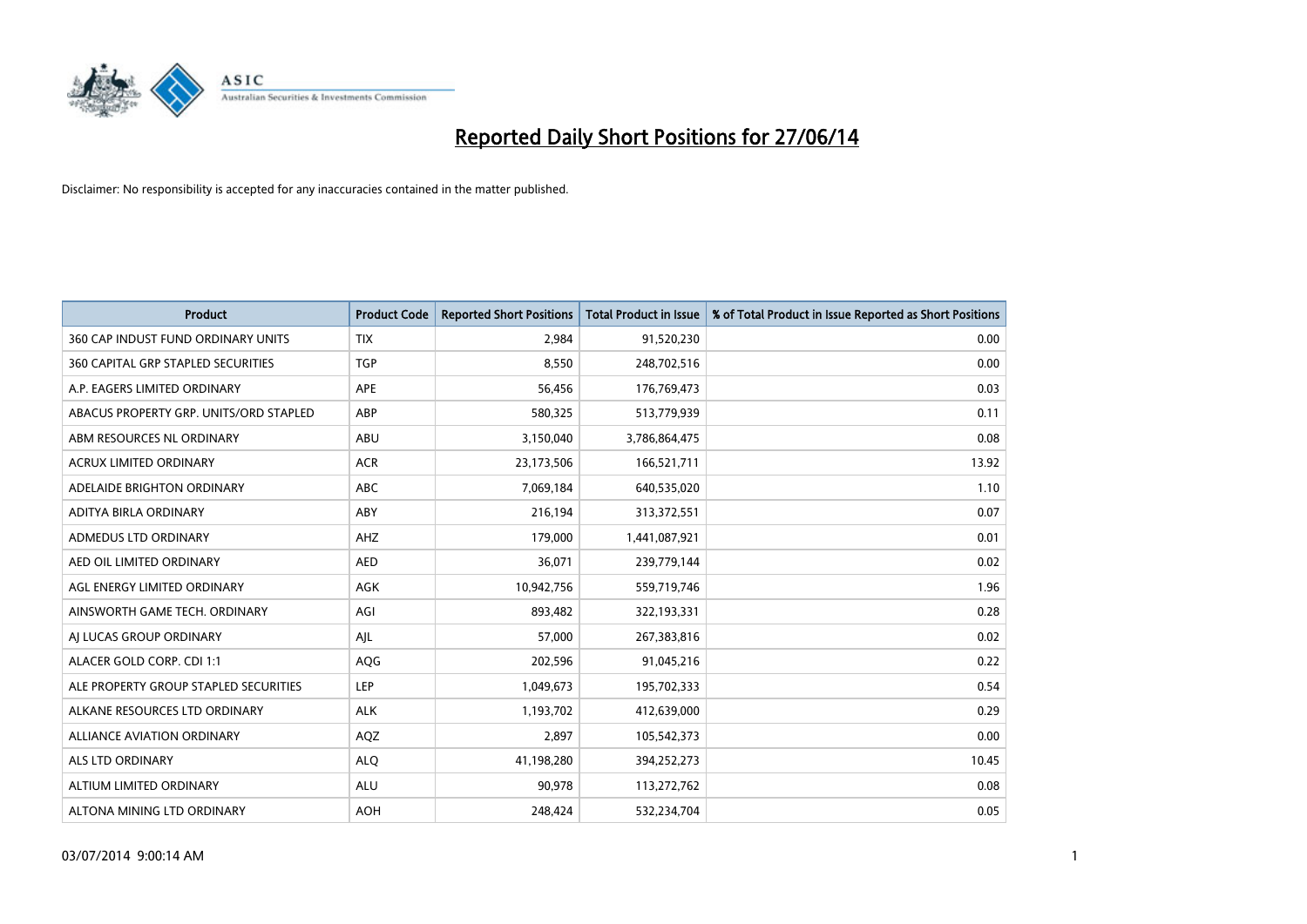

| <b>Product</b>                          | <b>Product Code</b> | <b>Reported Short Positions</b> | <b>Total Product in Issue</b> | % of Total Product in Issue Reported as Short Positions |
|-----------------------------------------|---------------------|---------------------------------|-------------------------------|---------------------------------------------------------|
| ALUMINA LIMITED ORDINARY                | <b>AWC</b>          | 84,699,449                      | 2,806,225,615                 | 3.02                                                    |
| AMALGAMATED HOLDINGS ORDINARY           | <b>AHD</b>          | 15,386                          | 157,859,301                   | 0.01                                                    |
| AMCOM TELECOMM. ORDINARY                | AMM                 | 2,205,407                       | 264,835,089                   | 0.83                                                    |
| AMCOR LIMITED ORDINARY                  | AMC                 | 6,926,390                       | 1,206,684,923                 | 0.57                                                    |
| AMP CAPITAL CHINA ORDINARY UNITS        | AGF                 | 10,984,000                      | 374,593,484                   | 2.93                                                    |
| AMP LIMITED ORDINARY                    | AMP                 | 35,565,204                      | 2,957,737,964                 | 1.20                                                    |
| ANSELL LIMITED ORDINARY                 | <b>ANN</b>          | 5,958,175                       | 152,937,881                   | 3.90                                                    |
| ANTARES ENERGY LTD ORDINARY             | AZZ                 | 269,390                         | 255,000,000                   | 0.11                                                    |
| ANZ BANKING GRP LTD ORDINARY            | ANZ                 | 11,365,652                      | 2,744,135,231                 | 0.41                                                    |
| APA GROUP STAPLED SECURITIES            | <b>APA</b>          | 13,394,791                      | 835,750,807                   | 1.60                                                    |
| APN NEWS & MEDIA ORDINARY               | <b>APN</b>          | 2,801,536                       | 1,029,041,356                 | 0.27                                                    |
| AQUARIUS PLATINUM. ORDINARY             | <b>AOP</b>          | 3,527,042                       | 1,464,310,359                 | 0.24                                                    |
| AQUILA RESOURCES ORDINARY               | <b>AQA</b>          | 1,448,232                       | 411,804,442                   | 0.35                                                    |
| ARB CORPORATION ORDINARY                | <b>ARP</b>          | 1,962,386                       | 72,493,302                    | 2.71                                                    |
| ARDENT LEISURE GROUP STAPLED SECURITIES | AAD                 | 4,829,311                       | 405,055,708                   | 1.19                                                    |
| ARISTOCRAT LEISURE ORDINARY             | ALL                 | 4,439,806                       | 551,418,047                   | 0.81                                                    |
| ARRIUM LTD ORDINARY                     | ARI                 | 24,270,326                      | 1,366,183,142                 | 1.78                                                    |
| ASALEO CARE LIMITED ORDINARY            | AHY                 | 3,771,212                       | 603,059,070                   | 0.63                                                    |
| ASCIANO LIMITED ORDINARY                | <b>AIO</b>          | 11,103,687                      | 975,385,664                   | 1.14                                                    |
| ASG GROUP LIMITED ORDINARY              | ASZ                 | 562,788                         | 206,720,839                   | 0.27                                                    |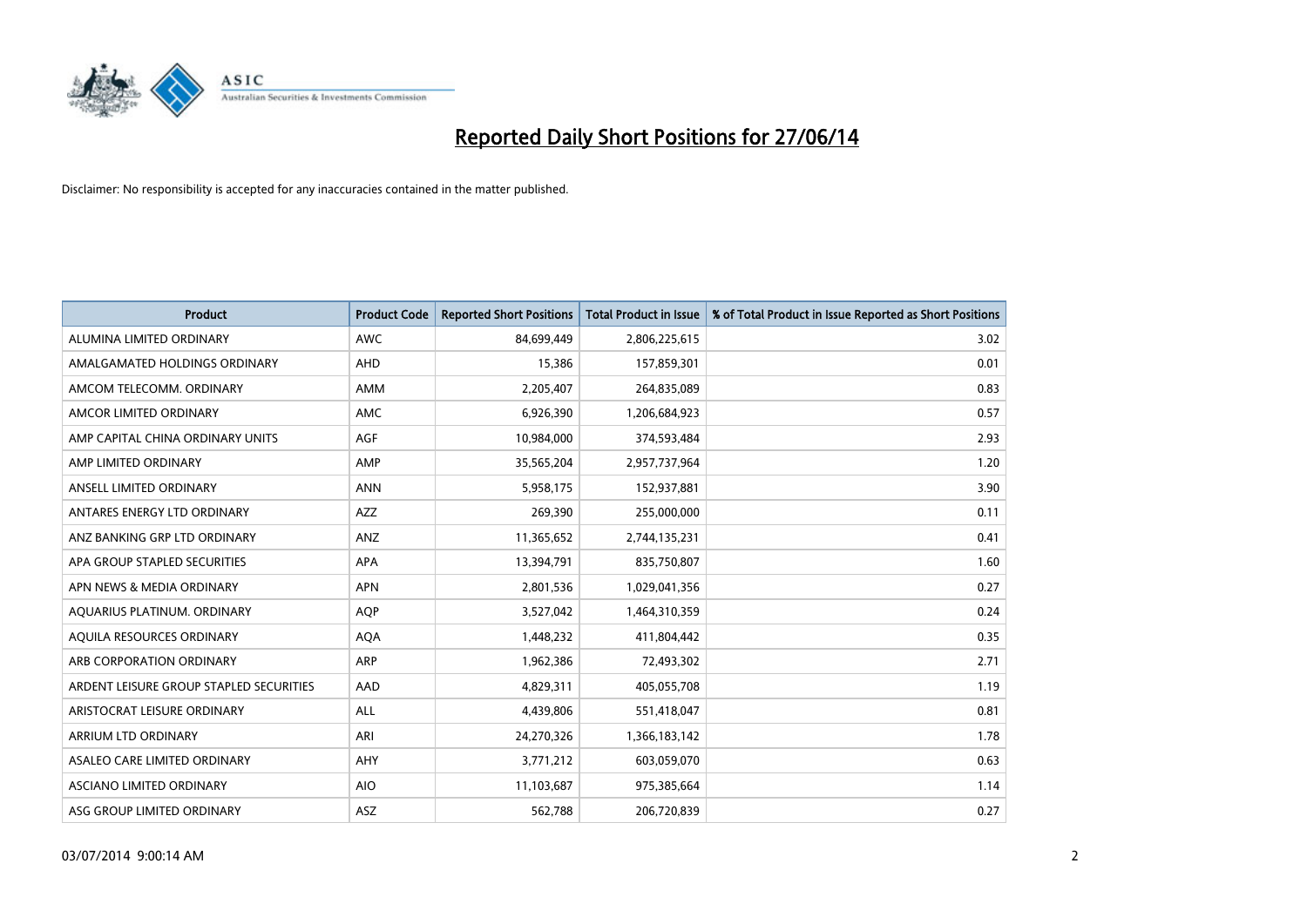

| <b>Product</b>                            | <b>Product Code</b> | <b>Reported Short Positions</b> | <b>Total Product in Issue</b> | % of Total Product in Issue Reported as Short Positions |
|-------------------------------------------|---------------------|---------------------------------|-------------------------------|---------------------------------------------------------|
| ASPEN GROUP ORD/UNITS STAPLED             | <b>APZ</b>          | 20,918                          | 119,948,774                   | 0.02                                                    |
| ASTRO JAP PROP GROUP STAPLED US PROHIBIT. | AJA                 | 17,650                          | 67,211,752                    | 0.03                                                    |
| ASX LIMITED ORDINARY                      | <b>ASX</b>          | 4,753,992                       | 193,595,162                   | 2.46                                                    |
| ATLAS IRON LIMITED ORDINARY               | AGO                 | 90,622,773                      | 915,496,158                   | 9.90                                                    |
| ATRUM COAL NL ORDINARY                    | ATU                 | 355,576                         | 76,305,842                    | 0.47                                                    |
| AURIZON HOLDINGS LTD ORDINARY             | AZJ                 | 9,651,808                       | 2,137,284,503                 | 0.45                                                    |
| <b>AURORA OIL &amp; GAS ORDINARY</b>      | <b>AUT</b>          | 15,477                          | 448,785,778                   | 0.00                                                    |
| AUSDRILL LIMITED ORDINARY                 | ASL                 | 24,732,954                      | 312,277,224                   | 7.92                                                    |
| AUSENCO LIMITED ORDINARY                  | AAX                 | 3,741,672                       | 168,449,799                   | 2.22                                                    |
| <b>AUSTAL LIMITED ORDINARY</b>            | ASB                 | 134,091                         | 346,379,377                   | 0.04                                                    |
| AUSTBROKERS HOLDINGS ORDINARY             | <b>AUB</b>          | 80,345                          | 59,955,596                    | 0.13                                                    |
| AUSTIN ENGINEERING ORDINARY               | ANG                 | 1,371,769                       | 84,274,004                    | 1.63                                                    |
| AUSTRALAND PROPERTY STAPLED SECURITY      | <b>ALZ</b>          | 18,095                          | 578,984,528                   | 0.00                                                    |
| AUSTRALIAN AGRICULT, ORDINARY             | AAC                 | 3,560,090                       | 532,474,721                   | 0.67                                                    |
| AUSTRALIAN FOUNDAT, ORDINARY              | AFI                 | 100                             | 1,049,055,166                 | 0.00                                                    |
| AUSTRALIAN INFR LTD ORDINARY              | <b>AIX</b>          | 14,364                          | 620,733,944                   | 0.00                                                    |
| AUSTRALIAN PHARM. ORDINARY                | API                 | 10,738,163                      | 488,115,883                   | 2.20                                                    |
| AUTOMOTIVE HOLDINGS ORDINARY              | AHE                 | 377,146                         | 306,437,941                   | 0.12                                                    |
| AVEO GROUP STAPLED SECURITIES             | <b>AOG</b>          | 10,729,970                      | 500,111,460                   | 2.15                                                    |
| AWE LIMITED ORDINARY                      | AWE                 | 1,956,364                       | 522,696,385                   | 0.37                                                    |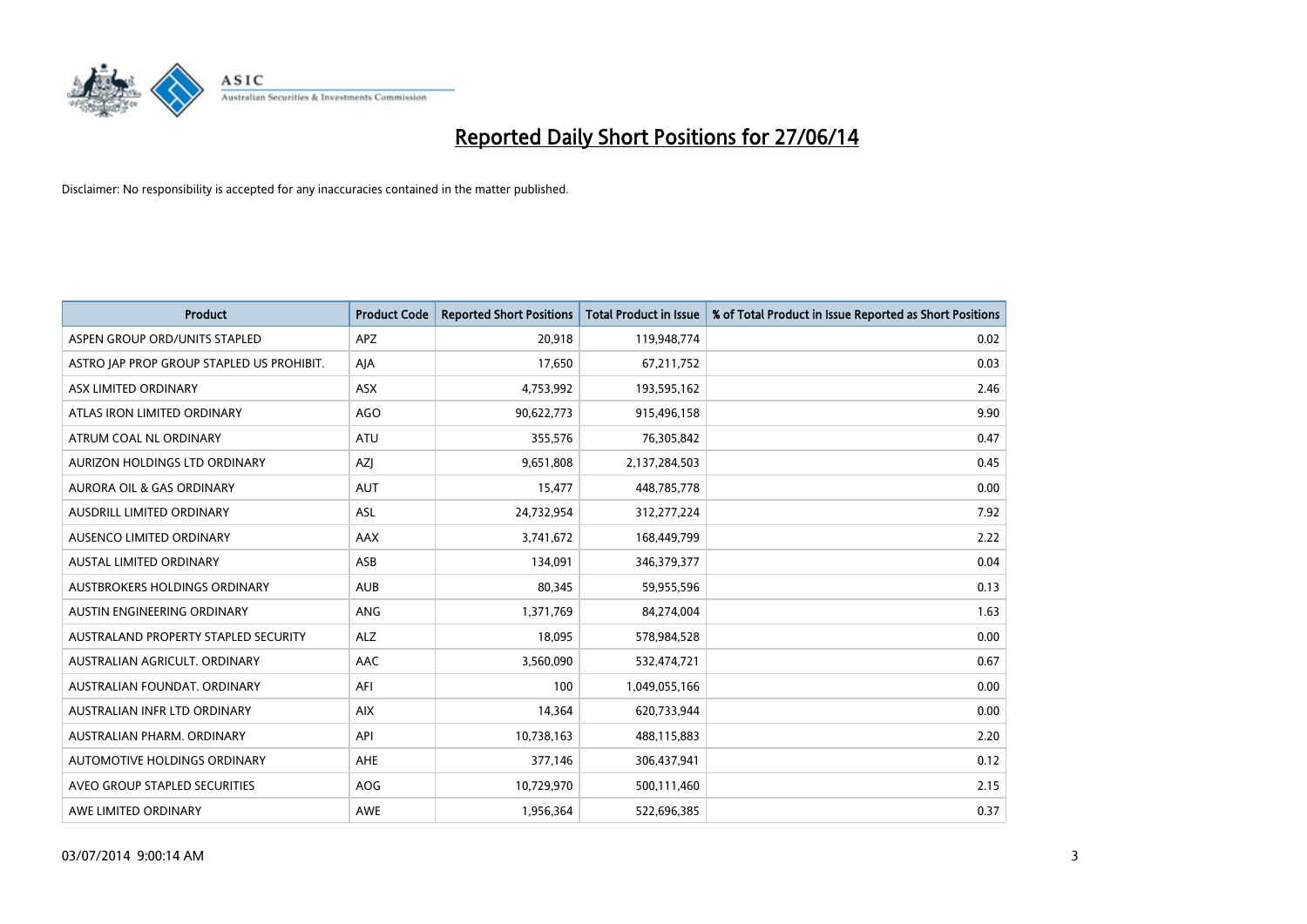

| Product                              | <b>Product Code</b> | <b>Reported Short Positions</b> | <b>Total Product in Issue</b> | % of Total Product in Issue Reported as Short Positions |
|--------------------------------------|---------------------|---------------------------------|-------------------------------|---------------------------------------------------------|
| <b>AZONTO PET LTD ORDINARY</b>       | <b>APY</b>          | 1                               | 1,158,625,100                 | 0.00                                                    |
| AZUMAH RESOURCES ORDINARY            | <b>AZM</b>          | 8.199                           | 356,189,096                   | 0.00                                                    |
| BANDANNA ENERGY ORDINARY             | <b>BND</b>          | 23,973,813                      | 528,481,199                   | 4.54                                                    |
| BANK OF QUEENSLAND. ORDINARY         | <b>BOQ</b>          | 1,886,741                       | 362,516,534                   | 0.52                                                    |
| <b>BANNERMAN RESOURCES ORDINARY</b>  | <b>BMN</b>          | 199,998                         | 324,938,790                   | 0.06                                                    |
| <b>BASE RES LIMITED ORDINARY</b>     | <b>BSE</b>          | 5,517,119                       | 561,840,029                   | 0.98                                                    |
| BATHURST RES LTD. ORDINARY           | <b>BRL</b>          | 1,258,214                       | 944,931,961                   | 0.13                                                    |
| BC IRON LIMITED ORDINARY             | <b>BCI</b>          | 3,597,968                       | 124,028,630                   | 2.90                                                    |
| BEACH ENERGY LIMITED ORDINARY        | <b>BPT</b>          | 16,679,245                      | 1,291,838,037                 | 1.29                                                    |
| BEADELL RESOURCE LTD ORDINARY        | <b>BDR</b>          | 22,853,654                      | 792,707,280                   | 2.88                                                    |
| BEGA CHEESE LTD ORDINARY             | <b>BGA</b>          | 684,477                         | 152,245,802                   | 0.45                                                    |
| BENDIGO AND ADELAIDE ORDINARY        | <b>BEN</b>          | 12,038,035                      | 447,698,043                   | 2.69                                                    |
| BENITEC BIOPHARMA ORDINARY           | <b>BLT</b>          | 1,395                           | 114,898,793                   | 0.00                                                    |
| BENTHAM IMF LTD ORDINARY             | IMF                 | 4,154,330                       | 165,370,269                   | 2.51                                                    |
| BERKELEY RESOURCES ORDINARY          | <b>BKY</b>          | 69,669                          | 180,361,323                   | 0.04                                                    |
| BETASHARES ASX RES ETF UNITS         | <b>ORE</b>          | 517,432                         | 2,922,150                     | 17.71                                                   |
| <b>BHP BILLITON LIMITED ORDINARY</b> | <b>BHP</b>          | 7,265,577                       | 3,211,691,105                 | 0.23                                                    |
| <b>BIGAIR GROUP LIMITED ORDINARY</b> | <b>BGL</b>          | 45,160                          | 172,872,340                   | 0.03                                                    |
| <b>BILLABONG ORDINARY</b>            | <b>BBG</b>          | 13,217,965                      | 990,370,034                   | 1.33                                                    |
| <b>BIONOMICS LIMITED ORDINARY</b>    | <b>BNO</b>          | 90,472                          | 417,342,567                   | 0.02                                                    |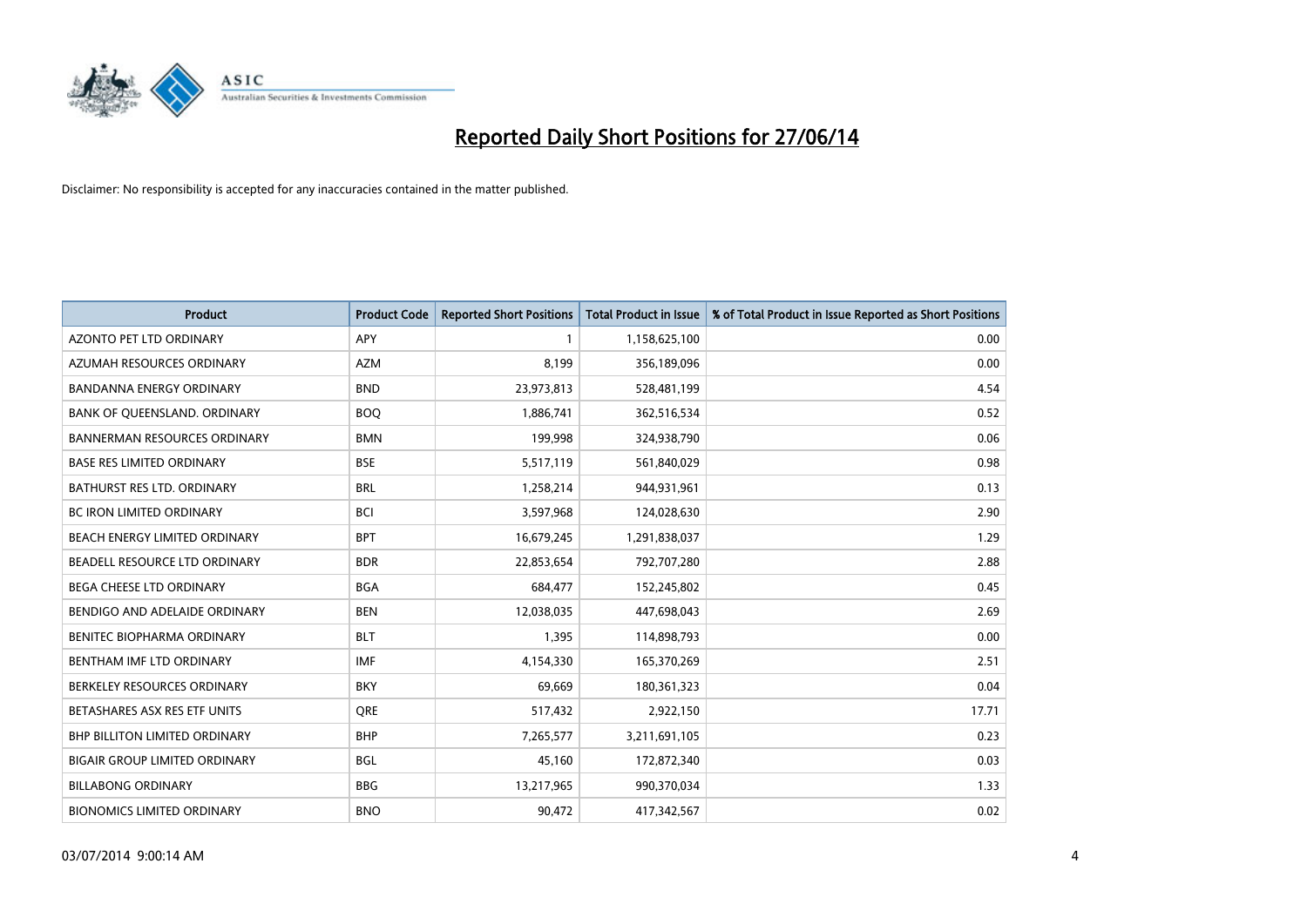

| <b>Product</b>                         | <b>Product Code</b> | <b>Reported Short Positions</b> | <b>Total Product in Issue</b> | % of Total Product in Issue Reported as Short Positions |
|----------------------------------------|---------------------|---------------------------------|-------------------------------|---------------------------------------------------------|
| <b>BLACKMORES LIMITED ORDINARY</b>     | <b>BKL</b>          | 9,285                           | 17,113,392                    | 0.05                                                    |
| BLACKTHORN RESOURCES ORD US PROHIBITED | <b>BTR</b>          | 125,801                         | 164,285,950                   | 0.08                                                    |
| BLUESCOPE STEEL LTD ORDINARY           | <b>BSL</b>          | 793,371                         | 558,848,896                   | 0.14                                                    |
| <b>BOART LONGYEAR ORDINARY</b>         | <b>BLY</b>          | 39,360,866                      | 461,163,412                   | 8.54                                                    |
| <b>BORAL LIMITED, ORDINARY</b>         | <b>BLD</b>          | 18,301,808                      | 782,736,249                   | 2.34                                                    |
| <b>BRADKEN LIMITED ORDINARY</b>        | <b>BKN</b>          | 14, 147, 142                    | 171,027,249                   | 8.27                                                    |
| <b>BRAMBLES LIMITED ORDINARY</b>       | <b>BXB</b>          | 1,708,365                       | 1,562,945,947                 | 0.11                                                    |
| <b>BREVILLE GROUP LTD ORDINARY</b>     | <b>BRG</b>          | 3,396,690                       | 130,095,322                   | 2.61                                                    |
| <b>BRICKWORKS LIMITED ORDINARY</b>     | <b>BKW</b>          | 76,354                          | 148,038,996                   | 0.05                                                    |
| <b>BROCKMAN MINING LTD ORDINARY</b>    | <b>BCK</b>          | 414,026                         | 8,381,982,131                 | 0.00                                                    |
| BT INVESTMENT MNGMNT ORDINARY          | <b>BTT</b>          | 101,172                         | 282,727,073                   | 0.04                                                    |
| <b>BURU ENERGY ORDINARY</b>            | <b>BRU</b>          | 17,487,502                      | 298,505,530                   | 5.86                                                    |
| <b>BWP TRUST ORDINARY UNITS</b>        | <b>BWP</b>          | 8,798,815                       | 634,395,195                   | 1.39                                                    |
| <b>CABCHARGE AUSTRALIA ORDINARY</b>    | CAB                 | 10,544,145                      | 120,430,683                   | 8.76                                                    |
| <b>CALIBRE GROUP LTD ORDINARY</b>      | CGH                 | 2,293                           | 333,200,148                   | 0.00                                                    |
| CALTEX AUSTRALIA ORDINARY              | <b>CTX</b>          | 2,157,651                       | 270,000,000                   | 0.80                                                    |
| CAPITOL HEALTH ORDINARY                | CAJ                 | 253,729                         | 431,180,115                   | 0.06                                                    |
| <b>CARDNO LIMITED ORDINARY</b>         | CDD                 | 7,480,253                       | 162,627,638                   | 4.60                                                    |
| <b>CARINDALE PROPERTY UNIT</b>         | <b>CDP</b>          | 2,041                           | 70,000,000                    | 0.00                                                    |
| CARNARVON PETROLEUM ORDINARY           | <b>CVN</b>          | 734                             | 987,176,977                   | 0.00                                                    |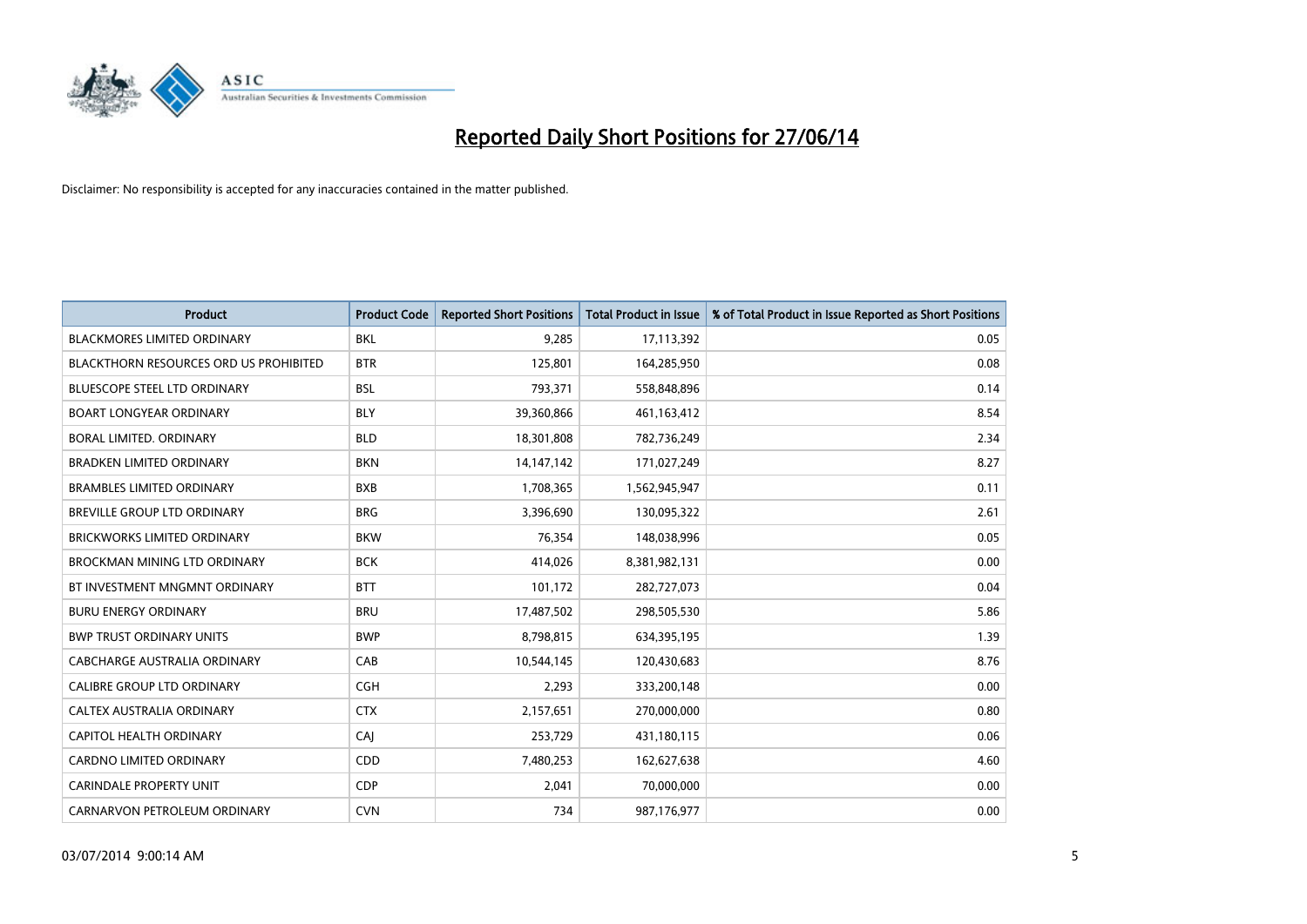

| <b>Product</b>                          | <b>Product Code</b> | <b>Reported Short Positions</b> | <b>Total Product in Issue</b> | % of Total Product in Issue Reported as Short Positions |
|-----------------------------------------|---------------------|---------------------------------|-------------------------------|---------------------------------------------------------|
| CARSALES.COM LTD ORDINARY               | <b>CRZ</b>          | 6,538,849                       | 237,828,965                   | 2.75                                                    |
| <b>CASH CONVERTERS ORDINARY</b>         | CCV                 | 10,152,511                      | 428,886,124                   | 2.37                                                    |
| CEDAR WOODS PROP. ORDINARY              | <b>CWP</b>          | 243,724                         | 78,336,371                    | 0.31                                                    |
| CENTRAL PETROLEUM ORDINARY              | <b>CTP</b>          | 1,279,728                       | 348,718,957                   | 0.37                                                    |
| <b>CERAMIC FUEL CELLS ORDINARY</b>      | <b>CFU</b>          | 4,058                           | 2,478,608,474                 | 0.00                                                    |
| CFS RETAIL TRUST GRP STAPLED SECURITIES | <b>CFX</b>          | 68,557,544                      | 3,018,050,810                 | 2.27                                                    |
| <b>CHALLENGER LIMITED ORDINARY</b>      | <b>CGF</b>          | 833,138                         | 530,862,585                   | 0.16                                                    |
| CHANDLER MACLEOD LTD ORDINARY           | <b>CMG</b>          | 83,786                          | 547,985,086                   | 0.02                                                    |
| CHARTER HALL GROUP STAPLED US PROHIBIT. | <b>CHC</b>          | 544,679                         | 347,925,558                   | 0.16                                                    |
| <b>CHARTER HALL RETAIL UNITS</b>        | <b>CQR</b>          | 9,618,796                       | 369,040,750                   | 2.61                                                    |
| CHORUS LIMITED ORDINARY                 | <b>CNU</b>          | 117,006                         | 396,369,767                   | 0.03                                                    |
| COAL OF AFRICA LTD ORDINARY             | <b>CZA</b>          | 426                             | 1,048,368,613                 | 0.00                                                    |
| <b>COALSPUR MINES LTD ORDINARY</b>      | <b>CPL</b>          | 2,908,162                       | 641,394,435                   | 0.45                                                    |
| <b>COBAR CONSOLIDATED ORDINARY</b>      | CCU                 | 100,000                         | 329,715,353                   | 0.03                                                    |
| COCA-COLA AMATIL ORDINARY               | <b>CCL</b>          | 9,191,147                       | 763,590,249                   | 1.20                                                    |
| COCHLEAR LIMITED ORDINARY               | <b>COH</b>          | 10,482,830                      | 57,062,020                    | 18.37                                                   |
| COCKATOO COAL ORDINARY                  | <b>COK</b>          | 167,987                         | 4,560,196,928                 | 0.00                                                    |
| <b>CODAN LIMITED ORDINARY</b>           | <b>CDA</b>          | 736,243                         | 176,969,924                   | 0.42                                                    |
| <b>COFFEY INTERNATIONAL ORDINARY</b>    | <b>COF</b>          | 7,994                           | 255,833,165                   | 0.00                                                    |
| <b>COKAL LTD ORDINARY</b>               | <b>CKA</b>          | 43,009                          | 471,103,926                   | 0.01                                                    |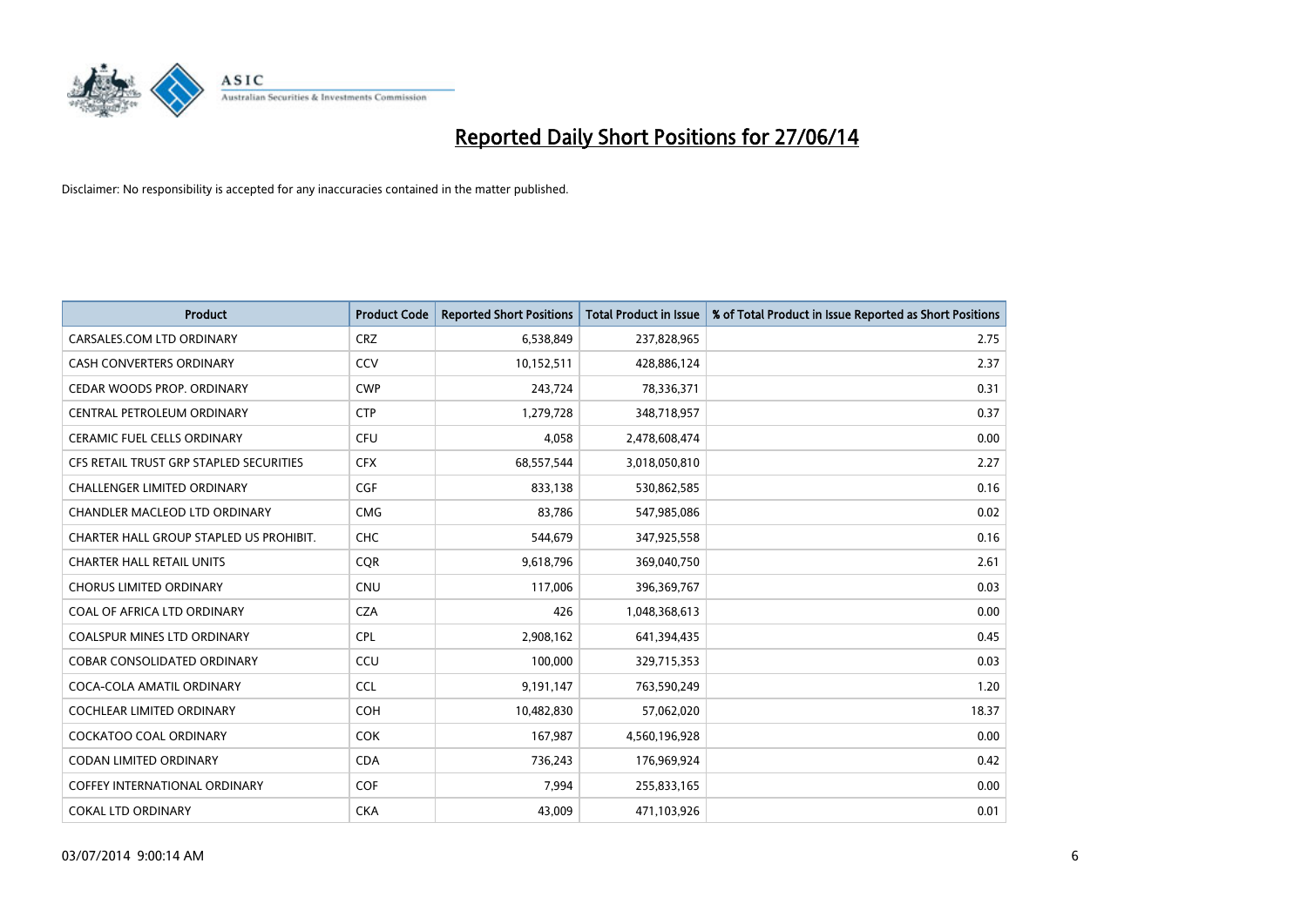

| <b>Product</b>                          | <b>Product Code</b> | <b>Reported Short Positions</b> | <b>Total Product in Issue</b> | % of Total Product in Issue Reported as Short Positions |
|-----------------------------------------|---------------------|---------------------------------|-------------------------------|---------------------------------------------------------|
| <b>COLLECTION HOUSE ORDINARY</b>        | <b>CLH</b>          | 2,175,922                       | 129,717,785                   | 1.68                                                    |
| COMMONWEALTH BANK, ORDINARY             | <b>CBA</b>          | 9,257,725                       | 1,621,319,194                 | 0.57                                                    |
| COMMONWEALTH BANK, PERP.EXC.(PERLS VI)  | <b>CBAPC</b>        | 78                              | 20,000,000                    | 0.00                                                    |
| <b>COMPASS RESOURCES ORDINARY</b>       | <b>CMR</b>          | 7,472                           | 1,403,744,100                 | 0.00                                                    |
| <b>COMPUTERSHARE LTD ORDINARY</b>       | <b>CPU</b>          | 11,904,767                      | 556,203,079                   | 2.14                                                    |
| <b>CORP TRAVEL LIMITED ORDINARY</b>     | <b>CTD</b>          | 365,344                         | 89,890,762                    | 0.41                                                    |
| COVER-MORE GRP LTD ORDINARY             | <b>CVO</b>          | 6,009,759                       | 317,750,000                   | 1.89                                                    |
| <b>CREDIT CORP GROUP ORDINARY</b>       | <b>CCP</b>          | 275,727                         | 46,131,882                    | 0.60                                                    |
| <b>CROMWELL PROP STAPLED SECURITIES</b> | <b>CMW</b>          | 14,724,176                      | 1,727,280,850                 | 0.85                                                    |
| <b>CROWE HORWATH AUS ORDINARY</b>       | <b>CRH</b>          | 548,156                         | 273,005,429                   | 0.20                                                    |
| CROWN RESORTS LTD ORDINARY              | <b>CWN</b>          | 4,385,679                       | 728,394,185                   | 0.60                                                    |
| <b>CSG LIMITED ORDINARY</b>             | <b>CSV</b>          | 224,488                         | 278,973,075                   | 0.08                                                    |
| <b>CSL LIMITED ORDINARY</b>             | <b>CSL</b>          | 822,183                         | 478,191,398                   | 0.17                                                    |
| <b>CSR LIMITED ORDINARY</b>             | <b>CSR</b>          | 14,589,600                      | 506,000,315                   | 2.88                                                    |
| <b>CUDECO LIMITED ORDINARY</b>          | CDU                 | 9,031,279                       | 235,119,260                   | 3.84                                                    |
| DART ENERGY LTD ORDINARY                | <b>DTE</b>          | 691,208                         | 1,108,752,733                 | 0.06                                                    |
| DATA#3 LIMITED ORDINARY                 | <b>DTL</b>          | 304,873                         | 153,974,950                   | 0.20                                                    |
| DAVID JONES LIMITED ORDINARY            | <b>DJS</b>          | 21,195,817                      | 537,137,845                   | 3.95                                                    |
| DECMIL GROUP LIMITED ORDINARY           | <b>DCG</b>          | 1,408,791                       | 168,657,794                   | 0.84                                                    |
| DEEP YELLOW LIMITED ORDINARY            | <b>DYL</b>          | 840                             | 1,617,041,367                 | 0.00                                                    |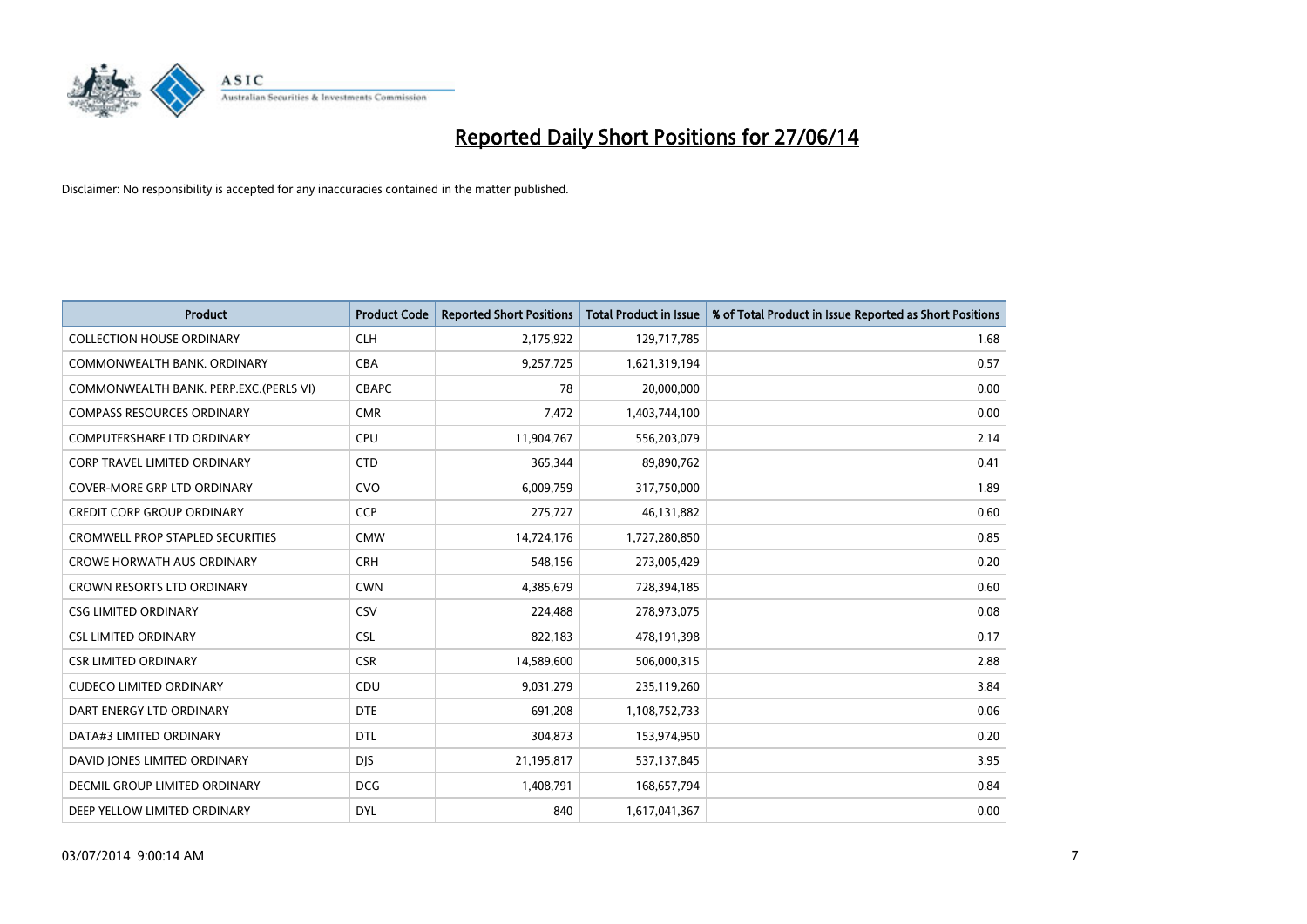

| <b>Product</b>                       | <b>Product Code</b> | <b>Reported Short Positions</b> | <b>Total Product in Issue</b> | % of Total Product in Issue Reported as Short Positions |
|--------------------------------------|---------------------|---------------------------------|-------------------------------|---------------------------------------------------------|
| DEXUS PROPERTY GROUP STAPLED UNITS   | <b>DXS</b>          | 13,596,254                      | 5,433,110,810                 | 0.25                                                    |
| DICK SMITH HLDGS ORDINARY            | <b>DSH</b>          | 17,441,192                      | 236,511,364                   | 7.37                                                    |
| DISCOVERY METALS LTD ORDINARY        | <b>DML</b>          | 1,310,235                       | 644,039,581                   | 0.20                                                    |
| DOMINO PIZZA ENTERPR ORDINARY        | <b>DMP</b>          | 2,444,107                       | 85,933,273                    | 2.84                                                    |
| DONACO INTERNATIONAL ORDINARY        | <b>DNA</b>          | 1,648,089                       | 460,282,631                   | 0.36                                                    |
| DORAY MINERALS LTD ORDINARY          | <b>DRM</b>          | 55,758                          | 163,401,768                   | 0.03                                                    |
| DOWNER EDI LIMITED ORDINARY          | <b>DOW</b>          | 18,655,184                      | 435,399,975                   | 4.28                                                    |
| DRILLSEARCH ENERGY ORDINARY          | <b>DLS</b>          | 18,460,281                      | 445,245,370                   | 4.15                                                    |
| DUET GROUP STAPLED US PROHIBIT.      | <b>DUE</b>          | 5,668,546                       | 1,317,809,323                 | 0.43                                                    |
| DULUXGROUP LIMITED ORDINARY          | <b>DLX</b>          | 1,411,079                       | 383,503,942                   | 0.37                                                    |
| <b>DWS LTD ORDINARY</b>              | <b>DWS</b>          | 15,096                          | 132,362,763                   | 0.01                                                    |
| ECHO ENTERTAINMENT ORDINARY          | EGP                 | 10,246,515                      | 825,672,730                   | 1.24                                                    |
| <b>ELDERS LIMITED ORDINARY</b>       | <b>ELD</b>          | 19,138,191                      | 455,013,329                   | 4.21                                                    |
| ELEMENTAL MINERALS ORDINARY          | <b>ELM</b>          | 129,128                         | 305,063,391                   | 0.04                                                    |
| <b>EMECO HOLDINGS ORDINARY</b>       | <b>EHL</b>          | 9,793,388                       | 599,675,707                   | 1.63                                                    |
| <b>ENDEAVOUR MIN CORP CDI 1:1</b>    | <b>EVR</b>          | 31,265                          | 57,448,149                    | 0.05                                                    |
| <b>ENERGY RESOURCES ORDINARY 'A'</b> | <b>ERA</b>          | 9,736,921                       | 517,725,062                   | 1.88                                                    |
| <b>ENERGY WORLD CORPOR. ORDINARY</b> | <b>EWC</b>          | 42,987,697                      | 1,734,166,672                 | 2.48                                                    |
| ENVESTRA LIMITED ORDINARY            | <b>ENV</b>          | 932,613                         | 1,796,808,474                 | 0.05                                                    |
| EQUATORIAL RES LTD ORDINARY          | EQX                 | 174                             | 122,185,353                   | 0.00                                                    |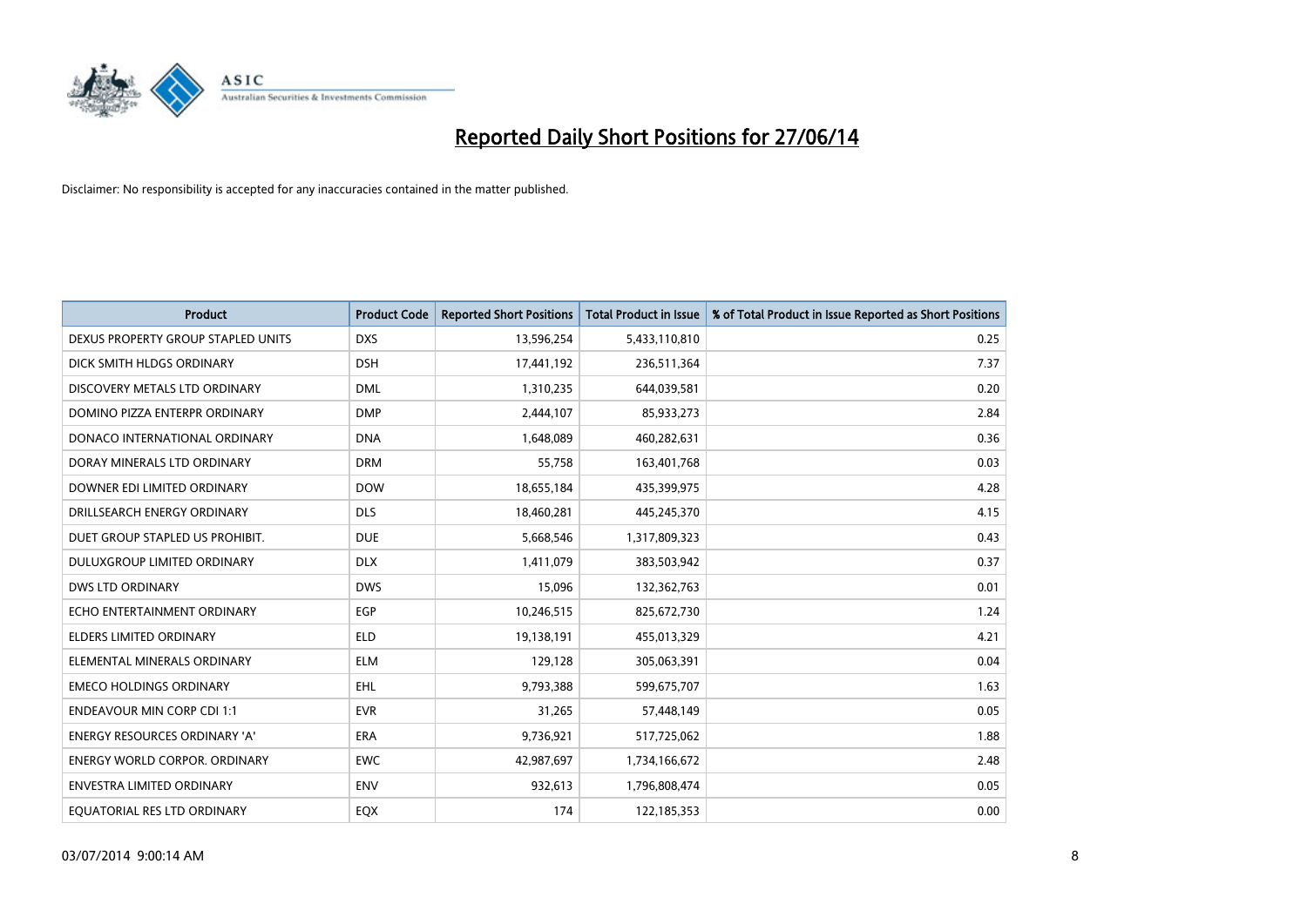

| <b>Product</b>                         | <b>Product Code</b> | <b>Reported Short Positions</b> | <b>Total Product in Issue</b> | % of Total Product in Issue Reported as Short Positions |
|----------------------------------------|---------------------|---------------------------------|-------------------------------|---------------------------------------------------------|
| EQUITY TRUSTEES ORDINARY               | EQT                 | 19                              | 19,104,667                    | 0.00                                                    |
| ERM POWER LIMITED ORDINARY             | EPW                 | 610,297                         | 239,269,727                   | 0.26                                                    |
| EVOLUTION MINING LTD ORDINARY          | <b>EVN</b>          | 26,727,867                      | 709,989,453                   | 3.76                                                    |
| FAIRFAX MEDIA LTD ORDINARY             | <b>FXI</b>          | 75,293,510                      | 2,351,955,725                 | 3.20                                                    |
| <b>FANTASTIC HOLDINGS ORDINARY</b>     | <b>FAN</b>          | 34,364                          | 103,068,398                   | 0.03                                                    |
| FAR LTD ORDINARY                       | <b>FAR</b>          | 5,108,263                       | 2,699,846,742                 | 0.19                                                    |
| FEDERATION CNTRES ORD/UNIT STAPLED SEC | <b>FDC</b>          | 2,293,716                       | 1,427,641,565                 | 0.16                                                    |
| FINBAR GROUP LIMITED ORDINARY          | FRI                 | 20,281                          | 227,018,204                   | 0.01                                                    |
| <b>FINDERS RESOURCES ORDINARY</b>      | <b>FND</b>          | 227                             | 661,267,245                   | 0.00                                                    |
| FISHER & PAYKEL H. ORDINARY            | <b>FPH</b>          | 6,984                           | 551,797,499                   | 0.00                                                    |
| FLEETWOOD CORP ORDINARY                | <b>FWD</b>          | 2,029,435                       | 60,581,211                    | 3.35                                                    |
| FLETCHER BUILDING ORDINARY             | <b>FBU</b>          | 2,264,482                       | 687,854,788                   | 0.33                                                    |
| FLEXIGROUP LIMITED ORDINARY            | <b>FXL</b>          | 2,764,437                       | 304,096,060                   | 0.91                                                    |
| FLIGHT CENTRE TRAVEL ORDINARY          | <b>FLT</b>          | 5,565,880                       | 100,566,954                   | 5.53                                                    |
| FLINDERS MINES LTD ORDINARY            | <b>FMS</b>          | 14,735,624                      | 2,400,995,602                 | 0.61                                                    |
| <b>FOCUS MINERALS LTD ORDINARY</b>     | <b>FML</b>          | 4,960,206                       | 9,137,375,877                 | 0.05                                                    |
| <b>FOLKESTONE EDU TRUST UNITS</b>      | FET                 | 5,113                           | 205,069,661                   | 0.00                                                    |
| FONTERRA SHARE FUND ORDINARY UNITS     | <b>FSF</b>          | 1,199,289                       | 105,899,349                   | 1.13                                                    |
| <b>FORGE GROUP LIMITED ORDINARY</b>    | FGE                 | 1,818,130                       | 86,169,014                    | 2.11                                                    |
| FORTESCUE METALS GRP ORDINARY          | <b>FMG</b>          | 216,681,792                     | 3,113,798,151                 | 6.96                                                    |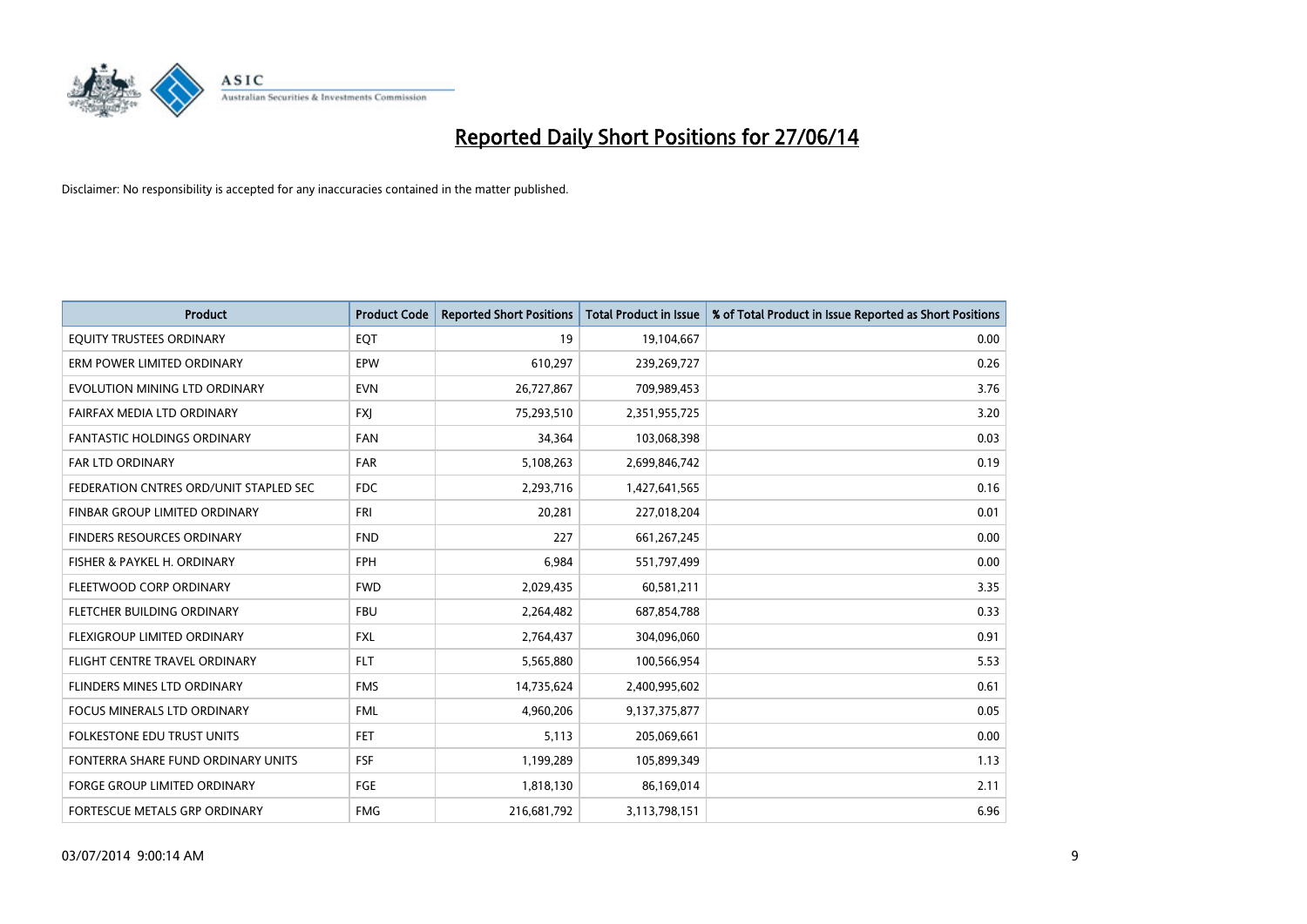

| <b>Product</b>                                   | <b>Product Code</b> | <b>Reported Short Positions</b> | <b>Total Product in Issue</b> | % of Total Product in Issue Reported as Short Positions |
|--------------------------------------------------|---------------------|---------------------------------|-------------------------------|---------------------------------------------------------|
| FREEDOM FOOD LTD ORDINARY                        | <b>FNP</b>          | 13,870                          | 150,645,371                   | 0.01                                                    |
| <b>G.U.D. HOLDINGS ORDINARY</b>                  | GUD                 | 3,543,272                       | 70,939,492                    | 4.99                                                    |
| <b>G8 EDUCATION LIMITED ORDINARY</b>             | <b>GEM</b>          | 11,629,839                      | 330,941,088                   | 3.51                                                    |
| <b>GALAXY RESOURCES ORDINARY</b>                 | <b>GXY</b>          | 46,556                          | 1,027,077,829                 | 0.00                                                    |
| <b>GBST HOLDINGS., ORDINARY</b>                  | <b>GBT</b>          | 391                             | 66,561,725                    | 0.00                                                    |
| <b>GDI PROPERTY GRP STAPLED SECURITIES</b>       | GDI                 | 325,400                         | 567,575,025                   | 0.06                                                    |
| <b>GENESIS ENERGY LTD ORDINARY</b>               | <b>GNE</b>          | 18,000                          | 1,000,000,000                 | 0.00                                                    |
| <b>GENETIC TECHNOLOGIES ORDINARY</b>             | <b>GTG</b>          | 1,032,000                       | 590,948,752                   | 0.17                                                    |
| <b>GENWORTH MORTGAGE ORDINARY</b>                | <b>GMA</b>          | 8,760,550                       | 650,000,000                   | 1.35                                                    |
| <b>GEODYNAMICS LIMITED ORDINARY</b>              | GDY                 | 819                             | 435,880,130                   | 0.00                                                    |
| <b>GINDALBIE METALS LTD ORDINARY</b>             | GBG                 | 34,403,076                      | 1,494,007,381                 | 2.30                                                    |
| <b>GOODMAN FIELDER, ORDINARY</b>                 | <b>GFF</b>          | 14,024,999                      | 1,955,559,207                 | 0.72                                                    |
| <b>GOODMAN GROUP STAPLED</b>                     | <b>GMG</b>          | 14,166,703                      | 1,727,685,976                 | 0.82                                                    |
| <b>GPT GROUP STAPLED SEC.</b>                    | GPT                 | 5,352,176                       | 1,685,460,955                 | 0.32                                                    |
| <b>GRAINCORP LIMITED A CLASS ORDINARY</b>        | <b>GNC</b>          | 11,071,632                      | 228,855,628                   | 4.84                                                    |
| <b>GRANGE RESOURCES. ORDINARY</b>                | GRR                 | 5,083,161                       | 1,157,097,869                 | 0.44                                                    |
| <b>GREENCROSS LIMITED ORDINARY</b>               | GXL                 | 667,863                         | 90,893,174                    | 0.73                                                    |
| <b>GREENLAND MIN EN LTD ORDINARY</b>             | GGG                 | 5,917,554                       | 576,477,827                   | 1.03                                                    |
| <b>GREENLAND MIN EN LTD RIGHTS 26-JUN-14</b>     | GGGR                | 171,939                         | 88,685,050                    | 0.19                                                    |
| <b>GROWTHPOINT PROPERTY ORD/UNIT STAPLED SEC</b> | GOZ                 | 428,292                         | 488,029,437                   | 0.09                                                    |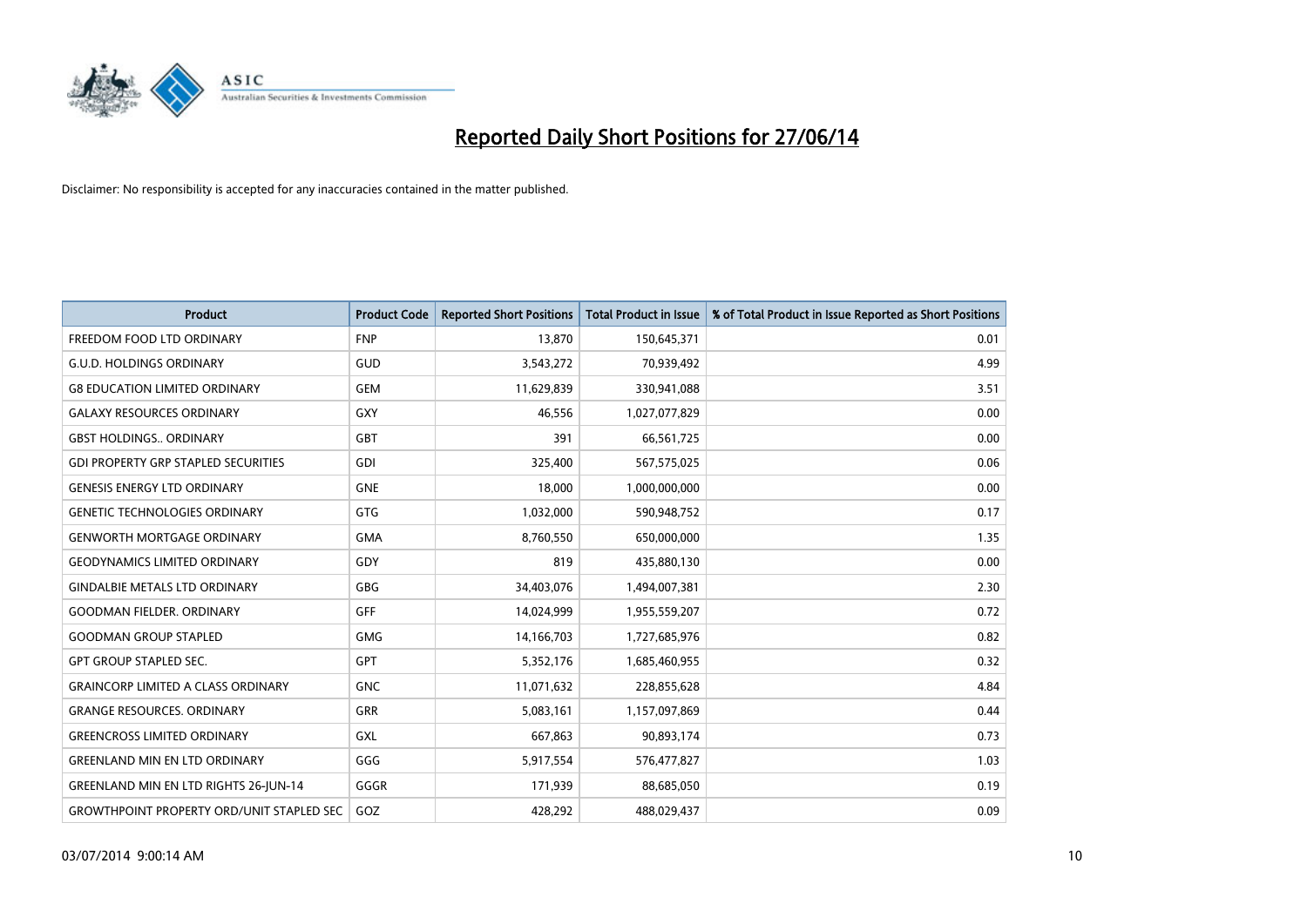

| <b>Product</b>                       | <b>Product Code</b> | <b>Reported Short Positions</b> | <b>Total Product in Issue</b> | % of Total Product in Issue Reported as Short Positions |
|--------------------------------------|---------------------|---------------------------------|-------------------------------|---------------------------------------------------------|
| <b>GRYPHON MINERALS LTD ORDINARY</b> | GRY                 | 4,283,001                       | 401,011,505                   | 1.07                                                    |
| <b>GUILDFORD COAL LTD ORDINARY</b>   | <b>GUF</b>          | 47,891                          | 761,857,020                   | 0.01                                                    |
| <b>GUINNESS PEAT GROUP. CDI 1:1</b>  | <b>GPG</b>          | 1,925                           | 171,244,089                   | 0.00                                                    |
| <b>GWA GROUP LTD ORDINARY</b>        | <b>GWA</b>          | 17,198,293                      | 306,533,770                   | 5.61                                                    |
| HARVEY NORMAN ORDINARY               | <b>HVN</b>          | 60,563,578                      | 1,062,316,784                 | 5.70                                                    |
| <b>HENDERSON GROUP CDI 1:1</b>       | <b>HGG</b>          | 1,145,199                       | 667,097,807                   | 0.17                                                    |
| <b>HFA HOLDINGS LIMITED ORDINARY</b> | <b>HFA</b>          | 3,809                           | 118,738,157                   | 0.00                                                    |
| HIGHFIELD RES LTD ORDINARY           | <b>HFR</b>          | 26,134                          | 151,858,336                   | 0.02                                                    |
| <b>HIGHLANDS PACIFIC ORDINARY</b>    | HIG                 | 3,153                           | 854,261,346                   | 0.00                                                    |
| HILLS LTD ORDINARY                   | <b>HIL</b>          | 86,077                          | 234,673,087                   | 0.04                                                    |
| HORIZON OIL LIMITED ORDINARY         | <b>HZN</b>          | 64,962,958                      | 1,301,981,265                 | 4.99                                                    |
| <b>IBUY GROUP LTD ORDINARY</b>       | <b>IBY</b>          | 4,008,988                       | 426,069,834                   | 0.94                                                    |
| <b>ICAR ASIA LTD ORDINARY</b>        | ICQ                 | 6,562                           | 122,287,174                   | 0.01                                                    |
| <b>IINET LIMITED ORDINARY</b>        | <b>IIN</b>          | 7,681,185                       | 161,238,847                   | 4.76                                                    |
| ILUKA RESOURCES ORDINARY             | ILU                 | 38,511,248                      | 418,700,517                   | 9.20                                                    |
| <b>IMDEX LIMITED ORDINARY</b>        | <b>IMD</b>          | 3,550,061                       | 212,110,368                   | 1.67                                                    |
| <b>INCITEC PIVOT ORDINARY</b>        | IPL                 | 30,815,563                      | 1,644,919,097                 | 1.87                                                    |
| <b>INDEPENDENCE GROUP ORDINARY</b>   | <b>IGO</b>          | 267,552                         | 233,323,905                   | 0.11                                                    |
| <b>INDOCHINE MINING LTD ORDINARY</b> | <b>IDC</b>          | 16,915                          | 1,095,830,301                 | 0.00                                                    |
| INDOPHIL RESOURCES ORDINARY          | <b>IRN</b>          | 153,254                         | 1,203,146,194                 | 0.01                                                    |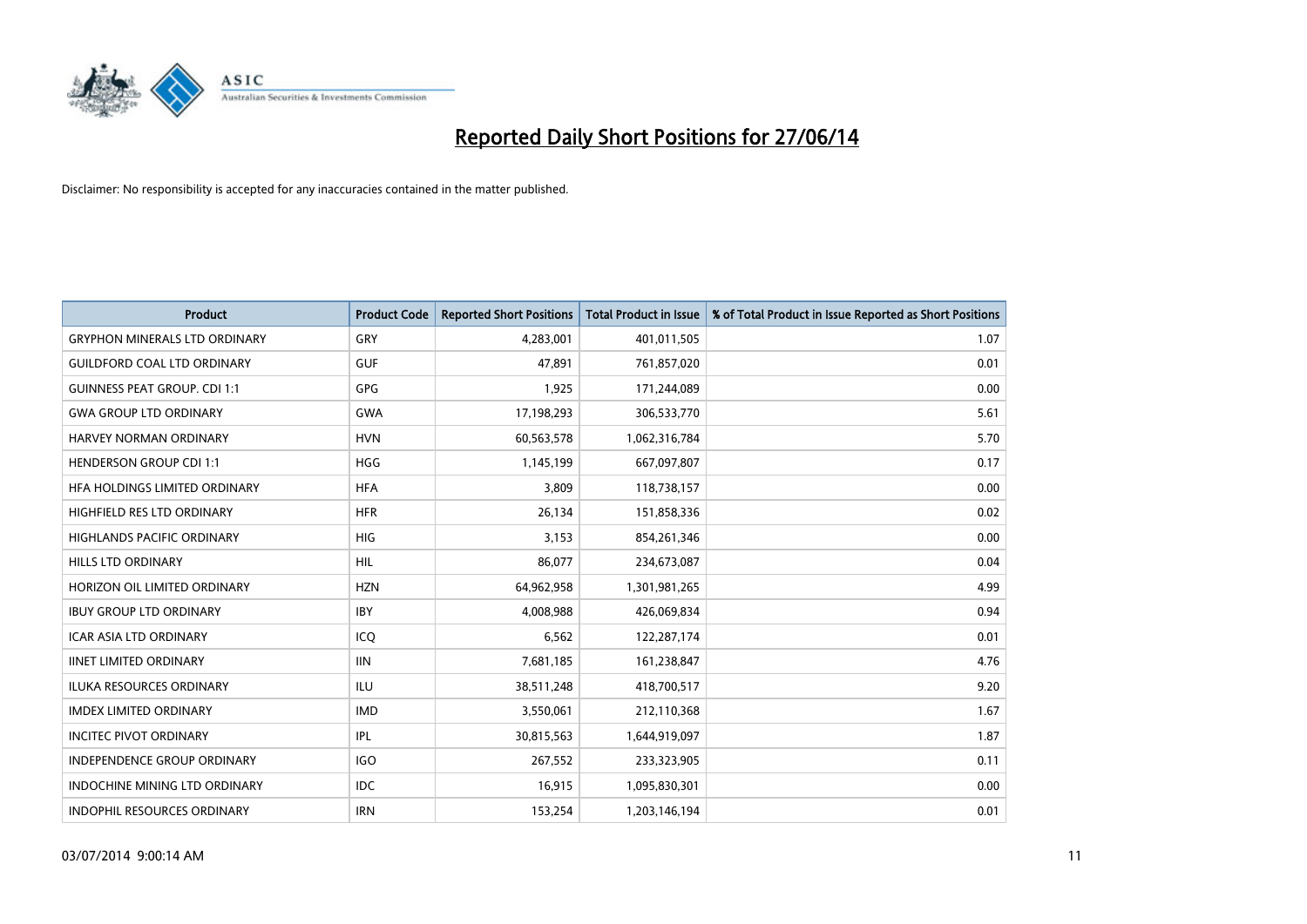

| <b>Product</b>                                | <b>Product Code</b> | <b>Reported Short Positions</b> | <b>Total Product in Issue</b> | % of Total Product in Issue Reported as Short Positions |
|-----------------------------------------------|---------------------|---------------------------------|-------------------------------|---------------------------------------------------------|
| <b>INDUSTRIA REIT STAPLED</b>                 | <b>IDR</b>          | 118,852                         | 125,000,001                   | 0.10                                                    |
| INFIGEN ENERGY STAPLED SECURITIES             | <b>IFN</b>          | 2,438,972                       | 764,993,434                   | 0.32                                                    |
| <b>INFOMEDIA LTD ORDINARY</b>                 | <b>IFM</b>          | 118,357                         | 306,766,855                   | 0.04                                                    |
| INGENIA GROUP STAPLED SECURITIES              | <b>INA</b>          | 2,522,753                       | 676,240,232                   | 0.37                                                    |
| <b>INSURANCE AUSTRALIA ORDINARY</b>           | IAG                 | 15,536,639                      | 2,341,618,048                 | 0.66                                                    |
| <b>INTREPID MINES ORDINARY</b>                | <b>IAU</b>          | 6,860,973                       | 557,343,570                   | 1.23                                                    |
| <b>INVESTA OFFICE FUND STAPLED SECURITIES</b> | <b>IOF</b>          | 1,481,294                       | 614,047,458                   | 0.24                                                    |
| <b>INVOCARE LIMITED ORDINARY</b>              | <b>IVC</b>          | 4,576,151                       | 110,030,298                   | 4.16                                                    |
| <b>IOOF HOLDINGS LTD ORDINARY</b>             | IFL                 | 5,250,414                       | 232,118,034                   | 2.26                                                    |
| <b>IPROPERTY GROUP LTD ORDINARY</b>           | <b>IPP</b>          | 3,087,109                       | 181,703,204                   | 1.70                                                    |
| <b>IRESS LIMITED ORDINARY</b>                 | <b>IRE</b>          | 4,212,971                       | 158,585,126                   | 2.66                                                    |
| <b>IRON ORE HOLDINGS ORDINARY</b>             | <b>IOH</b>          | 26,197                          | 161,174,005                   | 0.02                                                    |
| <b>ISELECT LTD ORDINARY</b>                   | <b>ISU</b>          | 335,252                         | 260,889,894                   | 0.13                                                    |
| <b>ISENTIA GROUP LTD ORDINARY</b>             | <b>ISD</b>          | 15,000                          | 200,000,001                   | 0.01                                                    |
| JAMES HARDIE INDUST CHESS DEPOSITARY INT      | <b>IHX</b>          | 3,454,842                       | 445,582,063                   | 0.78                                                    |
| <b>JAPARA HEALTHCARE LT ORDINARY</b>          | <b>IHC</b>          | 5,903,254                       | 262,500,000                   | 2.25                                                    |
| <b>JB HI-FI LIMITED ORDINARY</b>              | <b>IBH</b>          | 12,814,019                      | 98,947,309                    | 12.95                                                   |
| <b>KAGARA LTD ORDINARY</b>                    | KZL                 | 4,494,936                       | 798,953,117                   | 0.56                                                    |
| KAROON GAS AUSTRALIA ORDINARY                 | <b>KAR</b>          | 13,014,584                      | 255,841,581                   | 5.09                                                    |
| KATHMANDU HOLD LTD ORDINARY                   | <b>KMD</b>          | 2,052,836                       | 200,633,469                   | 1.02                                                    |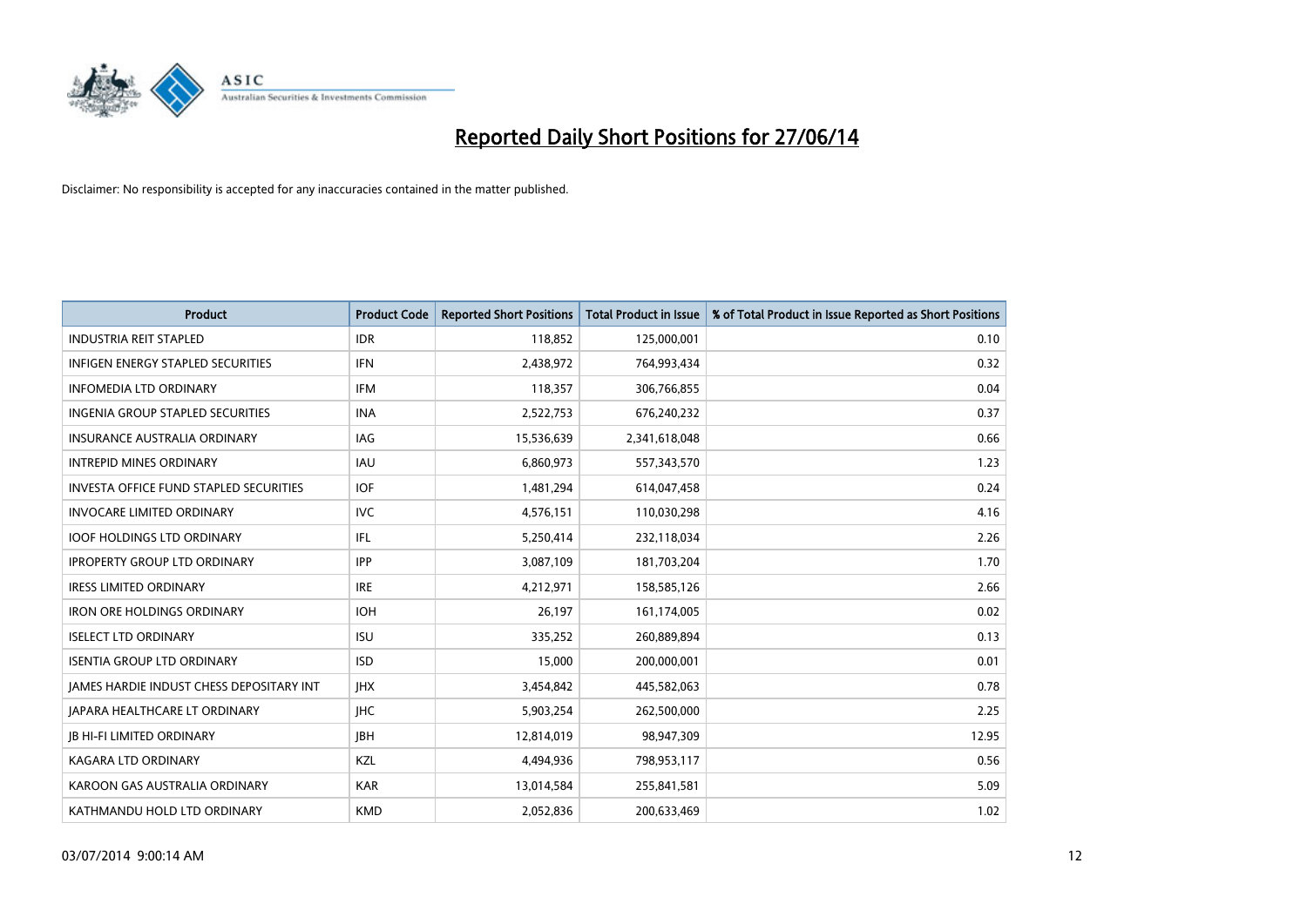

| <b>Product</b>                        | <b>Product Code</b> | <b>Reported Short Positions</b> | <b>Total Product in Issue</b> | % of Total Product in Issue Reported as Short Positions |
|---------------------------------------|---------------------|---------------------------------|-------------------------------|---------------------------------------------------------|
| <b>KBL MINING LIMITED ORDINARY</b>    | <b>KBL</b>          | 1.820                           | 393,535,629                   | 0.00                                                    |
| KINGSGATE CONSOLID. ORDINARY          | <b>KCN</b>          | 8,594,311                       | 223,584,937                   | 3.84                                                    |
| KINGSROSE MINING LTD ORDINARY         | <b>KRM</b>          | 323,829                         | 358,611,493                   | 0.09                                                    |
| LEIGHTON HOLDINGS ORDINARY            | LEI                 | 7,133,572                       | 338,503,563                   | 2.11                                                    |
| LEND LEASE GROUP UNIT/ORD STAPLED     | LLC                 | 4,537,756                       | 577,475,833                   | 0.79                                                    |
| LIQUEFIED NATURAL ORDINARY            | LNG                 | 6,649,743                       | 446,479,015                   | 1.49                                                    |
| LYNAS CORPORATION ORDINARY            | <b>LYC</b>          | 119,460,400                     | 2,333,661,566                 | 5.12                                                    |
| <b>M2 GRP LTD ORDINARY</b>            | <b>MTU</b>          | 15,406,434                      | 180,431,516                   | 8.54                                                    |
| <b>MACA LIMITED ORDINARY</b>          | <b>MLD</b>          | 70,158                          | 202,676,373                   | 0.03                                                    |
| <b>MACMAHON HOLDINGS ORDINARY</b>     | <b>MAH</b>          | 24,964                          | 1,261,699,966                 | 0.00                                                    |
| MACO ATLAS ROADS GRP ORDINARY STAPLED | <b>MQA</b>          | 3,842,892                       | 487,230,540                   | 0.79                                                    |
| MACQUARIE GROUP LTD ORDINARY          | <b>MOG</b>          | 1,802,343                       | 321,175,323                   | 0.56                                                    |
| MAGELLAN FIN GRP LTD ORDINARY         | <b>MFG</b>          | 2,795,186                       | 158,842,157                   | 1.76                                                    |
| <b>MANTRA GROUP LTD ORDINARY</b>      | <b>MTR</b>          | 71,629                          | 249,471,229                   | 0.03                                                    |
| <b>MATRIX C &amp; E LTD ORDINARY</b>  | <b>MCE</b>          | 2,752,600                       | 94,555,428                    | 2.91                                                    |
| MAVERICK DRILLING ORDINARY            | <b>MAD</b>          | 4,624,346                       | 533,885,763                   | 0.87                                                    |
| MAXITRANS INDUSTRIES ORDINARY         | MXI                 | 439,605                         | 185,075,653                   | 0.24                                                    |
| MAYNE PHARMA LTD ORDINARY             | <b>MYX</b>          | 1,941,692                       | 586,651,477                   | 0.33                                                    |
| MCMILLAN SHAKESPEARE ORDINARY         | <b>MMS</b>          | 495,417                         | 74,523,965                    | 0.66                                                    |
| MCPHERSON'S LTD ORDINARY              | <b>MCP</b>          | 112,096                         | 95,434,645                    | 0.12                                                    |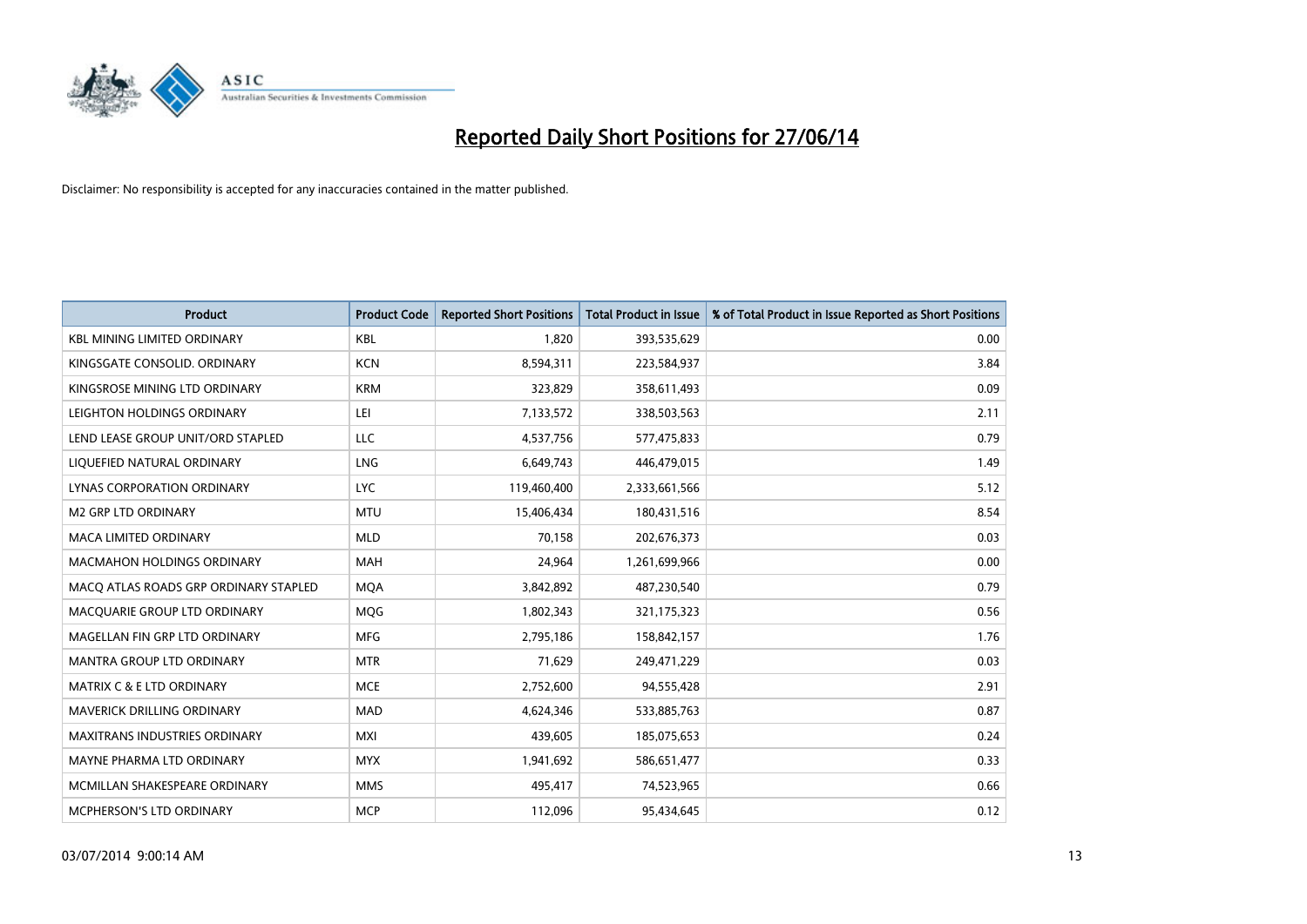

| <b>Product</b>                    | <b>Product Code</b> | <b>Reported Short Positions</b> | <b>Total Product in Issue</b> | % of Total Product in Issue Reported as Short Positions |
|-----------------------------------|---------------------|---------------------------------|-------------------------------|---------------------------------------------------------|
| MEDUSA MINING LTD ORDINARY        | <b>MML</b>          | 7,331,636                       | 207,794,301                   | 3.53                                                    |
| MELBOURNE IT LIMITED ORDINARY     | <b>MLB</b>          | 21,787                          | 92,944,392                    | 0.02                                                    |
| <b>MERMAID MARINE ORDINARY</b>    | <b>MRM</b>          | 6,559,024                       | 366,766,098                   | 1.79                                                    |
| MESOBLAST LIMITED ORDINARY        | <b>MSB</b>          | 23,289,743                      | 321,640,094                   | 7.24                                                    |
| METALS X LIMITED ORDINARY         | <b>MLX</b>          | 1,305,722                       | 1,655,386,110                 | 0.08                                                    |
| METCASH LIMITED ORDINARY          | <b>MTS</b>          | 103,187,915                     | 888,338,048                   | 11.62                                                   |
| METMINCO LIMITED ORDINARY         | <b>MNC</b>          | 142,147                         | 1,749,543,023                 | 0.01                                                    |
| MIGHTY RIVER POWER ORDINARY       | <b>MYT</b>          | 3,940,127                       | 1,400,012,517                 | 0.28                                                    |
| MINCOR RESOURCES NL ORDINARY      | <b>MCR</b>          | 1,295,439                       | 188,208,274                   | 0.69                                                    |
| MINERAL DEPOSITS ORDINARY         | <b>MDL</b>          | 1,006,644                       | 103,538,786                   | 0.97                                                    |
| MINERAL RESOURCES. ORDINARY       | <b>MIN</b>          | 12,747,218                      | 186,556,246                   | 6.83                                                    |
| MINT WIRELESS ORDINARY            | <b>MNW</b>          | 1,299,076                       | 450,872,395                   | 0.29                                                    |
| MIRABELA NICKEL LTD ORDINARY      | <b>MBN</b>          | 18,455,648                      | 876,801,147                   | 2.10                                                    |
| MIRVAC GROUP STAPLED SECURITIES   | <b>MGR</b>          | 7,437,838                       | 3,692,279,772                 | 0.20                                                    |
| MOLOPO ENERGY LTD ORDINARY        | <b>MPO</b>          | 243,667                         | 248,520,949                   | 0.10                                                    |
| MONADELPHOUS GROUP ORDINARY       | <b>MND</b>          | 11,918,252                      | 92,679,570                    | 12.86                                                   |
| MORTGAGE CHOICE LTD ORDINARY      | MOC                 | 16,639                          | 123,780,387                   | 0.01                                                    |
| <b>MOUNT GIBSON IRON ORDINARY</b> | <b>MGX</b>          | 12,636,876                      | 1,090,584,232                 | 1.16                                                    |
| MULTIPLEX SITES SITES             | <b>MXUPA</b>        | 1,740                           | 4,500,000                     | 0.04                                                    |
| MURCHISON METALS LTD ORDINARY     | <b>MMX</b>          | 215,289                         | 450,497,346                   | 0.05                                                    |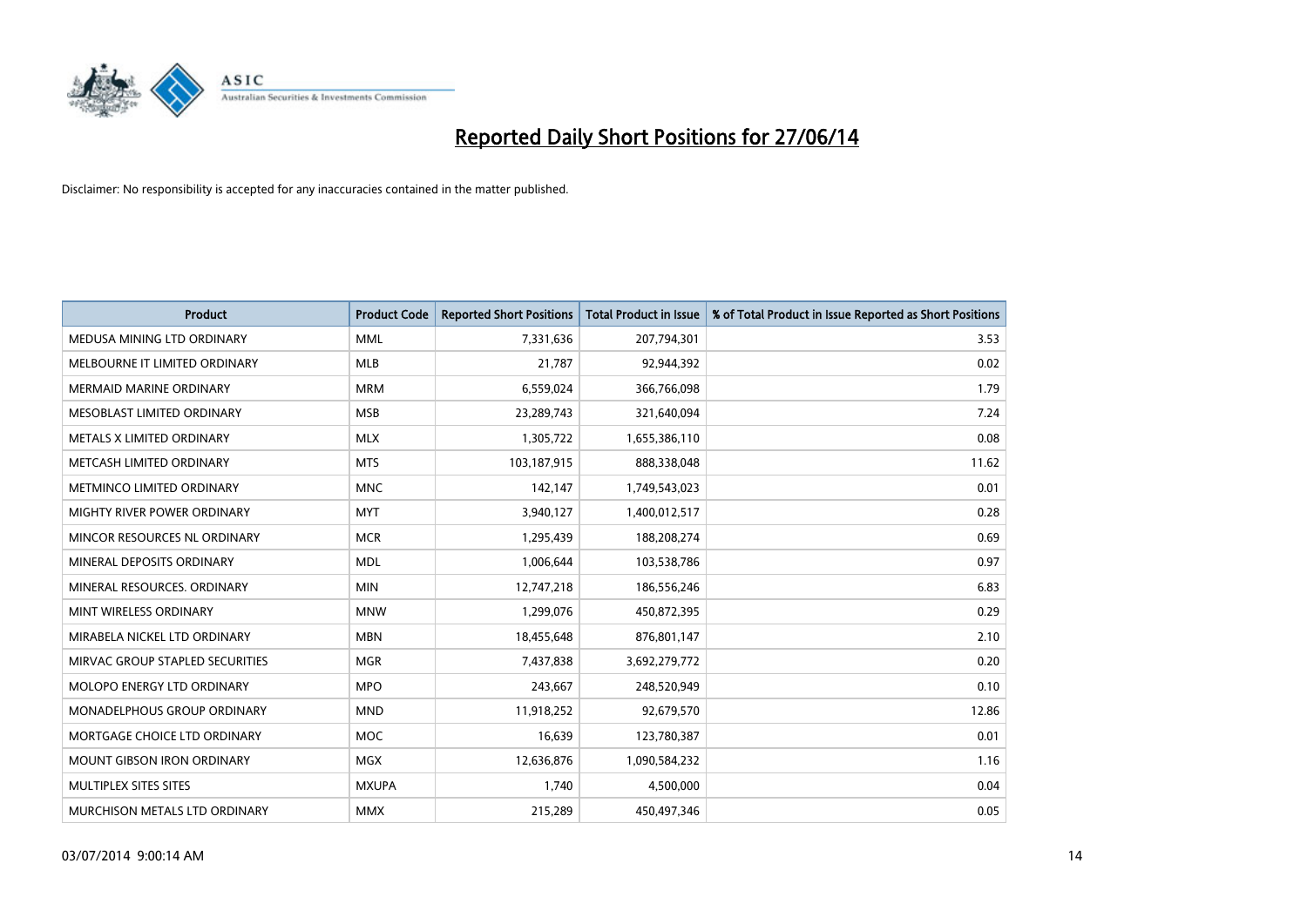

| <b>Product</b>                    | <b>Product Code</b> | <b>Reported Short Positions</b> | <b>Total Product in Issue</b> | % of Total Product in Issue Reported as Short Positions |
|-----------------------------------|---------------------|---------------------------------|-------------------------------|---------------------------------------------------------|
| <b>MYER HOLDINGS LTD ORDINARY</b> | <b>MYR</b>          | 61,147,835                      | 585,684,551                   | 10.44                                                   |
| <b>MYSTATE LIMITED ORDINARY</b>   | <b>MYS</b>          | 7,014                           | 87,261,995                    | 0.01                                                    |
| NANOSONICS LIMITED ORDINARY       | <b>NAN</b>          | 1,678,513                       | 263,823,826                   | 0.64                                                    |
| NATIONAL AUST, BANK ORDINARY      | <b>NAB</b>          | 7,143,547                       | 2,353,916,258                 | 0.30                                                    |
| NATIONAL AUST. BANK PREF SHARE    | <b>NABPA</b>        | 22                              | 15, 143, 274                  | 0.00                                                    |
| NATIONAL STORAGE STAPLED          | <b>NSR</b>          | 376,124                         | 244,897,096                   | 0.15                                                    |
| NAVITAS LIMITED ORDINARY          | <b>NVT</b>          | 2,573,854                       | 375,712,581                   | 0.69                                                    |
| NEARMAP LTD ORDINARY              | <b>NEA</b>          | 632,531                         | 337,346,101                   | 0.19                                                    |
| NEON ENERGY LIMITED ORDINARY      | <b>NEN</b>          | 347,112                         | 553,037,848                   | 0.06                                                    |
| NEUREN PHARMACEUT, ORDINARY       | <b>NEU</b>          | 225,038                         | 1,552,012,026                 | 0.01                                                    |
| NEW HOPE CORPORATION ORDINARY     | <b>NHC</b>          | 1,200,481                       | 830,933,112                   | 0.14                                                    |
| NEWCREST MINING ORDINARY          | <b>NCM</b>          | 14,212,255                      | 766,510,971                   | 1.85                                                    |
| NEWS CORP A NON-VOTING CDI        | <b>NWSLV</b>        | 403,929                         | 3,111,659                     | 12.98                                                   |
| NEWS CORP B VOTING CDI            | <b>NWS</b>          | 2,228,605                       | 21,481,870                    | 10.37                                                   |
| NEWSAT LIMITED ORDINARY           | <b>NWT</b>          | 7,858,988                       | 612,199,841                   | 1.28                                                    |
| NEXTDC LIMITED ORDINARY           | <b>NXT</b>          | 15,961,385                      | 193,154,486                   | 8.26                                                    |
| NEXUS ENERGY LIMITED ORDINARY     | <b>NXS</b>          | 83,985                          | 1,330,219,459                 | 0.01                                                    |
| NIB HOLDINGS LIMITED ORDINARY     | <b>NHF</b>          | 2,399,274                       | 439,004,182                   | 0.55                                                    |
| NIDO PETROLEUM ORDINARY           | <b>NDO</b>          | 42,500                          | 2,048,317,635                 | 0.00                                                    |
| NINE ENTERTAINMENT ORDINARY       | <b>NEC</b>          | 9,914,497                       | 940,295,023                   | 1.05                                                    |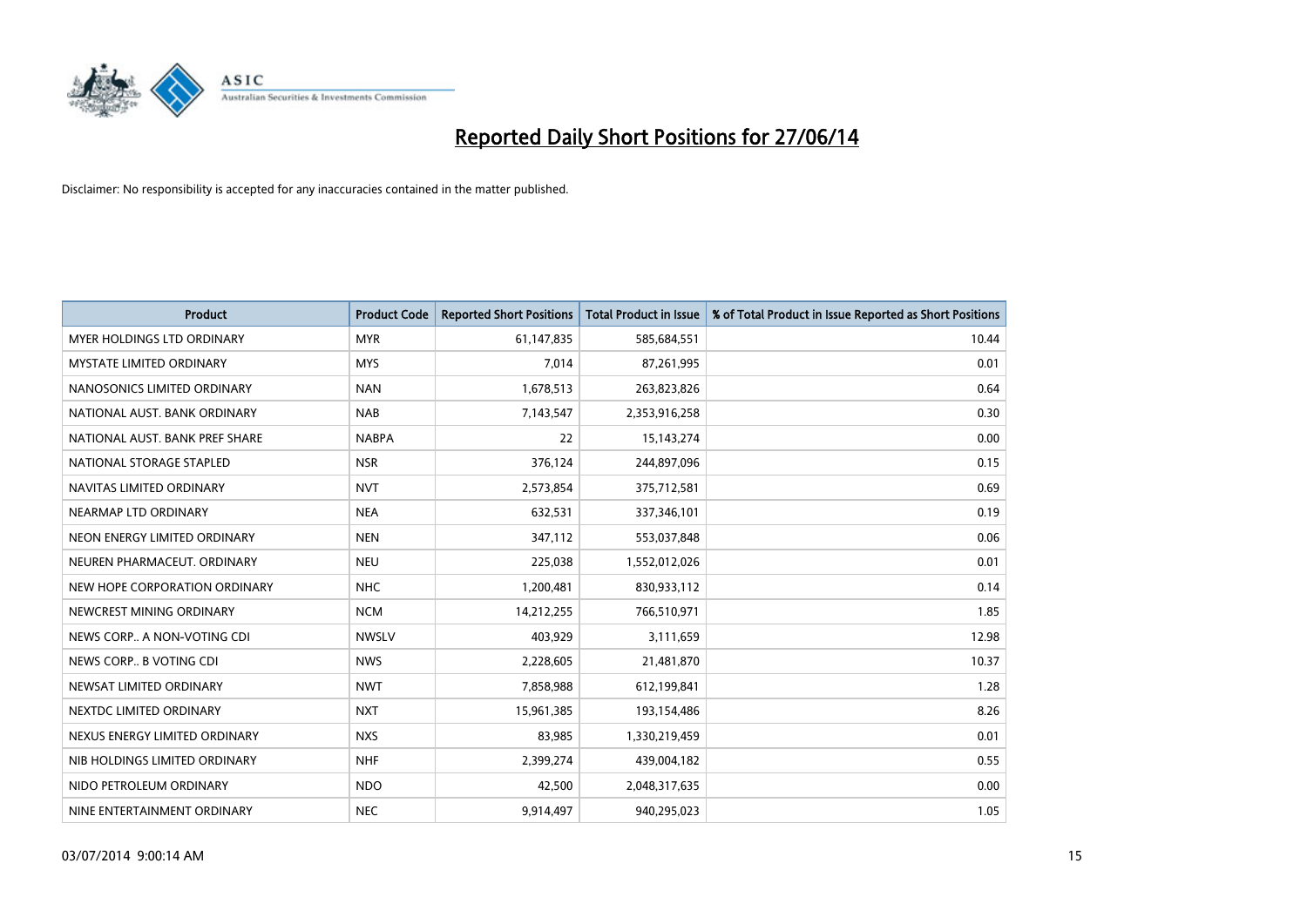

| <b>Product</b>                        | <b>Product Code</b> | <b>Reported Short Positions</b> | <b>Total Product in Issue</b> | % of Total Product in Issue Reported as Short Positions |
|---------------------------------------|---------------------|---------------------------------|-------------------------------|---------------------------------------------------------|
| NOBLE MINERAL RES ORDINARY            | <b>NMG</b>          | 2,365,726                       | 666,397,952                   | 0.36                                                    |
| NORTHERN IRON LTD ORDINARY            | <b>NFE</b>          | 11,392                          | 484,405,314                   | 0.00                                                    |
| NORTHERN STAR ORDINARY                | <b>NST</b>          | 2,751,966                       | 578,591,915                   | 0.48                                                    |
| NRW HOLDINGS LIMITED ORDINARY         | <b>NWH</b>          | 12,701,695                      | 278,888,011                   | 4.55                                                    |
| NUFARM LIMITED ORDINARY               | <b>NUF</b>          | 15,995,961                      | 264,021,627                   | 6.06                                                    |
| NUPLEX INDUSTRIES ORDINARY            | <b>NPX</b>          | 1,000                           | 198,125,827                   | 0.00                                                    |
| OAKTON LIMITED ORDINARY               | <b>OKN</b>          | 500                             | 89,990,235                    | 0.00                                                    |
| OCEANAGOLD CORP. CHESS DEPOSITARY INT | <b>OGC</b>          | 1,771,185                       | 300,752,884                   | 0.59                                                    |
| OIL SEARCH LTD ORDINARY               | OSH                 | 13,036,987                      | 1,519,022,225                 | 0.86                                                    |
| OM HOLDINGS LIMITED ORDINARY          | <b>OMH</b>          | 58,321                          | 733,423,337                   | 0.01                                                    |
| ORICA LIMITED ORDINARY                | ORI                 | 11,180,566                      | 370,924,362                   | 3.01                                                    |
| ORIGIN ENERGY ORDINARY                | <b>ORG</b>          | 8,927,830                       | 1,103,645,753                 | 0.81                                                    |
| OROCOBRE LIMITED ORDINARY             | <b>ORE</b>          | 2,157,523                       | 132,041,911                   | 1.63                                                    |
| ORORA LIMITED ORDINARY                | <b>ORA</b>          | 726,231                         | 1,206,684,923                 | 0.06                                                    |
| OROTONGROUP LIMITED ORDINARY          | <b>ORL</b>          | 223,933                         | 40,880,902                    | 0.55                                                    |
| OZ MINERALS ORDINARY                  | OZL                 | 16,359,220                      | 303,470,022                   | 5.39                                                    |
| OZFOREX GROUP LTD ORDINARY            | <b>OFX</b>          | 7,768,433                       | 240,000,000                   | 3.24                                                    |
| <b>PACIFIC BRANDS ORDINARY</b>        | <b>PBG</b>          | 20,693,777                      | 917,226,291                   | 2.26                                                    |
| PACT GROUP HLDGS LTD ORDINARY         | <b>PGH</b>          | 4,350,012                       | 294,097,961                   | 1.48                                                    |
| PALADIN ENERGY LTD ORDINARY           | <b>PDN</b>          | 106,509,800                     | 964, 367, 284                 | 11.04                                                   |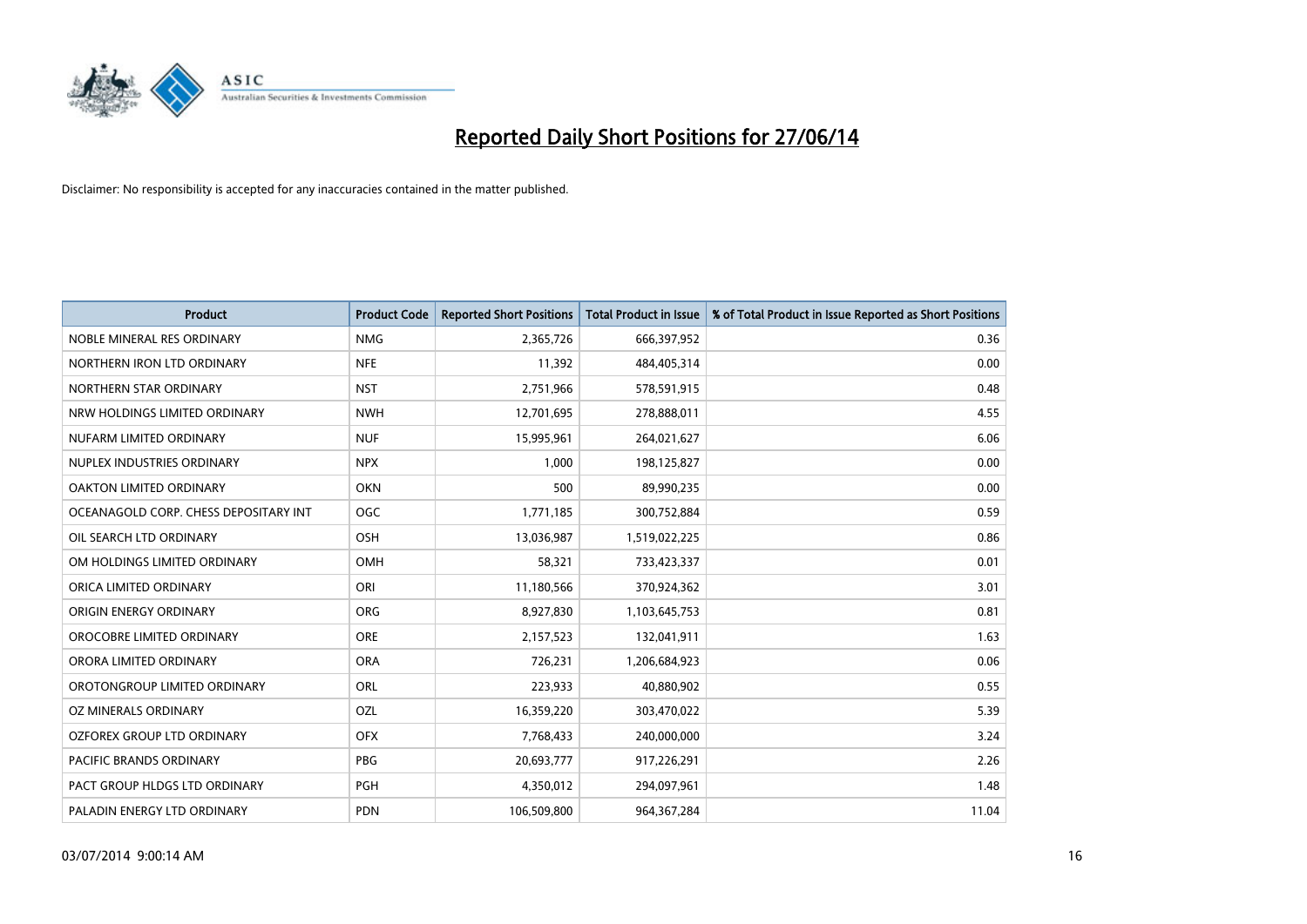

| <b>Product</b>                      | <b>Product Code</b> | <b>Reported Short Positions</b> | <b>Total Product in Issue</b> | % of Total Product in Issue Reported as Short Positions |
|-------------------------------------|---------------------|---------------------------------|-------------------------------|---------------------------------------------------------|
| PANAUST LIMITED ORDINARY            | <b>PNA</b>          | 580,067                         | 635,580,654                   | 0.09                                                    |
| PANORAMIC RESOURCES ORDINARY        | PAN                 | 604,258                         | 322,275,824                   | 0.19                                                    |
| PANTERRA GOLD LTD ORDINARY          | PGI                 | 1                               | 773,281,012                   | 0.00                                                    |
| PAPERLINX LIMITED ORDINARY          | <b>PPX</b>          | 44,770                          | 665, 181, 261                 | 0.01                                                    |
| PAPILLON RES LTD ORDINARY           | PIR                 | 6,292,895                       | 344,794,210                   | 1.83                                                    |
| PEET LIMITED ORDINARY               | <b>PPC</b>          | 77,469                          | 433,389,348                   | 0.02                                                    |
| PERPETUAL LIMITED ORDINARY          | <b>PPT</b>          | 1,358,089                       | 46,574,426                    | 2.92                                                    |
| PERSEUS MINING LTD ORDINARY         | PRU                 | 8,290,983                       | 526,656,401                   | 1.57                                                    |
| PHARMAXIS LTD ORDINARY              | <b>PXS</b>          | 87,025                          | 309,514,849                   | 0.03                                                    |
| PLATINUM ASSET ORDINARY             | <b>PTM</b>          | 1,252,952                       | 580,336,142                   | 0.22                                                    |
| PLATINUM AUSTRALIA ORDINARY         | PLA                 | 836,127                         | 504,968,043                   | 0.17                                                    |
| PMP LIMITED ORDINARY                | <b>PMP</b>          | 1,547,988                       | 323,781,124                   | 0.48                                                    |
| PRANA BIOTECHNOLOGY ORDINARY        | PBT                 | 3,512,901                       | 488,646,960                   | 0.72                                                    |
| PREMIER INVESTMENTS ORDINARY        | <b>PMV</b>          | 163,948                         | 155,714,874                   | 0.11                                                    |
| PRIMA BIOMED LTD ORDINARY           | <b>PRR</b>          | 214,561                         | 1,228,709,341                 | 0.02                                                    |
| PRIMARY HEALTH CARE ORDINARY        | <b>PRY</b>          | 17,089,698                      | 505,659,944                   | 3.38                                                    |
| PRIME MEDIA GRP LTD ORDINARY        | PRT                 | 1,870,176                       | 366,330,303                   | 0.51                                                    |
| PROGRAMMED ORDINARY                 | <b>PRG</b>          | 470,557                         | 118,253,992                   | 0.40                                                    |
| <b>QANTAS AIRWAYS ORDINARY</b>      | QAN                 | 90,844,522                      | 2,196,330,250                 | 4.14                                                    |
| <b>QBE INSURANCE GROUP ORDINARY</b> | OBE                 | 5,259,306                       | 1,277,602,695                 | 0.41                                                    |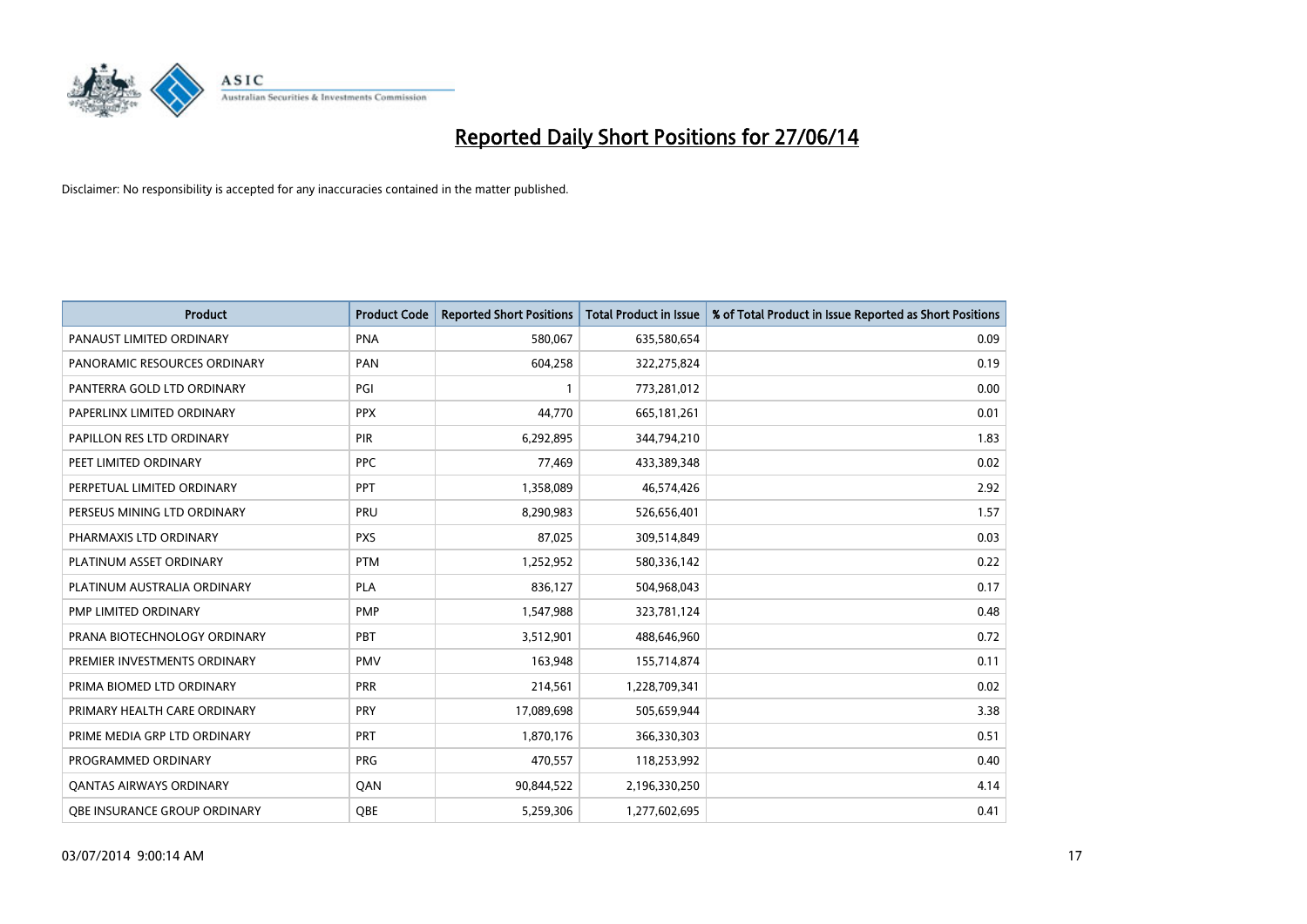

| <b>Product</b>                      | <b>Product Code</b> | <b>Reported Short Positions</b> | <b>Total Product in Issue</b> | % of Total Product in Issue Reported as Short Positions |
|-------------------------------------|---------------------|---------------------------------|-------------------------------|---------------------------------------------------------|
| ORXPHARMA LTD ORDINARY              | <b>QRX</b>          | 30,000                          | 164,190,969                   | 0.02                                                    |
| <b>QUBE HOLDINGS LTD ORDINARY</b>   | <b>QUB</b>          | 23,229,580                      | 1,051,172,929                 | 2.21                                                    |
| RAMELIUS RESOURCES ORDINARY         | <b>RMS</b>          | 200,160                         | 365,740,380                   | 0.05                                                    |
| RAMSAY HEALTH CARE ORDINARY         | <b>RHC</b>          | 1,363,277                       | 202,081,252                   | 0.67                                                    |
| <b>RCG CORPORATION LTD ORDINARY</b> | <b>RCG</b>          | 15,435                          | 263,808,625                   | 0.01                                                    |
| <b>RCR TOMLINSON ORDINARY</b>       | <b>RCR</b>          | 539,529                         | 136,989,238                   | 0.39                                                    |
| <b>REA GROUP ORDINARY</b>           | <b>REA</b>          | 1,237,025                       | 131,714,699                   | 0.94                                                    |
| RECALL HOLDINGS LTD ORDINARY        | <b>REC</b>          | 5,769,861                       | 312,836,448                   | 1.84                                                    |
| <b>RECKON LIMITED ORDINARY</b>      | <b>RKN</b>          | 1,310,759                       | 126,913,066                   | 1.03                                                    |
| <b>RED 5 LIMITED ORDINARY</b>       | <b>RED</b>          | 174,740                         | 759,451,008                   | 0.02                                                    |
| RED FORK ENERGY ORDINARY            | <b>RFE</b>          | 747,654                         | 501,051,719                   | 0.15                                                    |
| REDBANK ENERGY LTD ORDINARY         | AEJ                 | 13                              | 786,287                       | 0.00                                                    |
| REDFLEX HOLDINGS ORDINARY           | <b>RDF</b>          | 11,650                          | 110,762,310                   | 0.01                                                    |
| REED RESOURCES LTD ORDINARY         | <b>RDR</b>          | 1,015                           | 523,453,895                   | 0.00                                                    |
| <b>REGIS RESOURCES ORDINARY</b>     | <b>RRL</b>          | 33,778,707                      | 499,744,095                   | 6.76                                                    |
| RESMED INC CDI 10:1                 | <b>RMD</b>          | 37,175,328                      | 1,402,915,440                 | 2.65                                                    |
| RESOLUTE MINING ORDINARY            | <b>RSG</b>          | 10,600,886                      | 641,189,223                   | 1.65                                                    |
| <b>RESOURCE GENERATION ORDINARY</b> | <b>RES</b>          | 1,220                           | 581,380,338                   | 0.00                                                    |
| RETAIL FOOD GROUP ORDINARY          | <b>RFG</b>          | 6,853,457                       | 144,868,508                   | 4.73                                                    |
| REX MINERALS LIMITED ORDINARY       | <b>RXM</b>          | 644,351                         | 220,519,784                   | 0.29                                                    |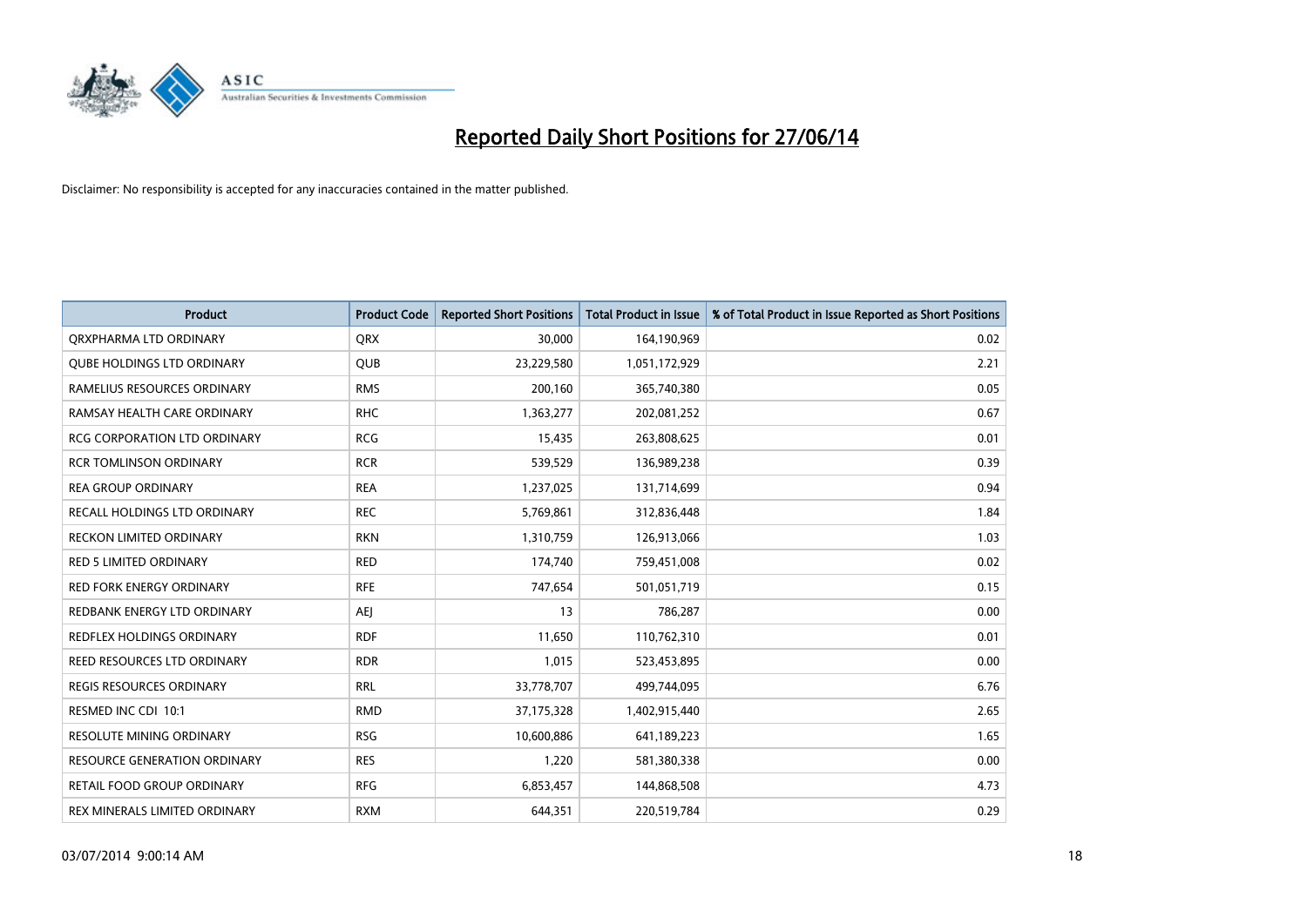

| <b>Product</b>                        | <b>Product Code</b> | <b>Reported Short Positions</b> | <b>Total Product in Issue</b> | % of Total Product in Issue Reported as Short Positions |
|---------------------------------------|---------------------|---------------------------------|-------------------------------|---------------------------------------------------------|
| RIO TINTO LIMITED ORDINARY            | <b>RIO</b>          | 4,675,660                       | 435,758,720                   | 1.07                                                    |
| ROC OIL COMPANY ORDINARY              | <b>ROC</b>          | 3,361,678                       | 687,618,400                   | 0.49                                                    |
| ROYAL WOLF HOLDINGS ORDINARY          | <b>RWH</b>          | 220,423                         | 100,387,052                   | 0.22                                                    |
| RUBIK FINANCIAL LTD. ORDINARY         | <b>RFL</b>          | 41,052                          | 340,999,914                   | 0.01                                                    |
| RUM JUNGLE RES ORDINARY               | <b>RUM</b>          | 7,500,000                       | 385,504,597                   | 1.95                                                    |
| RUNGEPINCOCKMINARCO ORDINARY          | <b>RUL</b>          | 53,000                          | 141,380,950                   | 0.04                                                    |
| <b>RURALCO HOLDINGS ORDINARY</b>      | <b>RHL</b>          | 3,658                           | 77,291,069                    | 0.00                                                    |
| RXP SERVICES LTD ORDINARY             | <b>RXP</b>          | 50,000                          | 133,028,367                   | 0.04                                                    |
| SAI GLOBAL LIMITED ORDINARY           | SAI                 | 1,186,624                       | 210,815,541                   | 0.56                                                    |
| SALMAT LIMITED ORDINARY               | <b>SLM</b>          | 54                              | 159,812,799                   | 0.00                                                    |
| SAMSON OIL & GAS LTD ORDINARY         | SSN                 | 19,352,960                      | 2,837,756,933                 | 0.68                                                    |
| SANDFIRE RESOURCES ORDINARY           | <b>SFR</b>          | 1,673,311                       | 155,640,968                   | 1.08                                                    |
| <b>SANTOS LTD ORDINARY</b>            | <b>STO</b>          | 5,483,548                       | 975,338,250                   | 0.56                                                    |
| SARACEN MINERAL ORDINARY              | SAR                 | 681,961                         | 792,784,738                   | 0.09                                                    |
| SCA PROPERTY GROUP STAPLED SECURITIES | SCP                 | 37,116,973                      | 648,628,320                   | 5.72                                                    |
| <b>SCENTRE GRP STAPLED</b>            | SCG                 | 19,996,242                      | 5,325,518,228                 | 0.38                                                    |
| SEDGMAN LIMITED ORDINARY              | SDM                 | 1,823,450                       | 227,059,277                   | 0.80                                                    |
| SEEK LIMITED ORDINARY                 | <b>SEK</b>          | 9,030,806                       | 340,459,756                   | 2.65                                                    |
| SELECT HARVESTS ORDINARY              | SHV                 | 105,130                         | 57,999,427                    | 0.18                                                    |
| SENEX ENERGY LIMITED ORDINARY         | SXY                 | 8,100,773                       | 1,145,713,917                 | 0.71                                                    |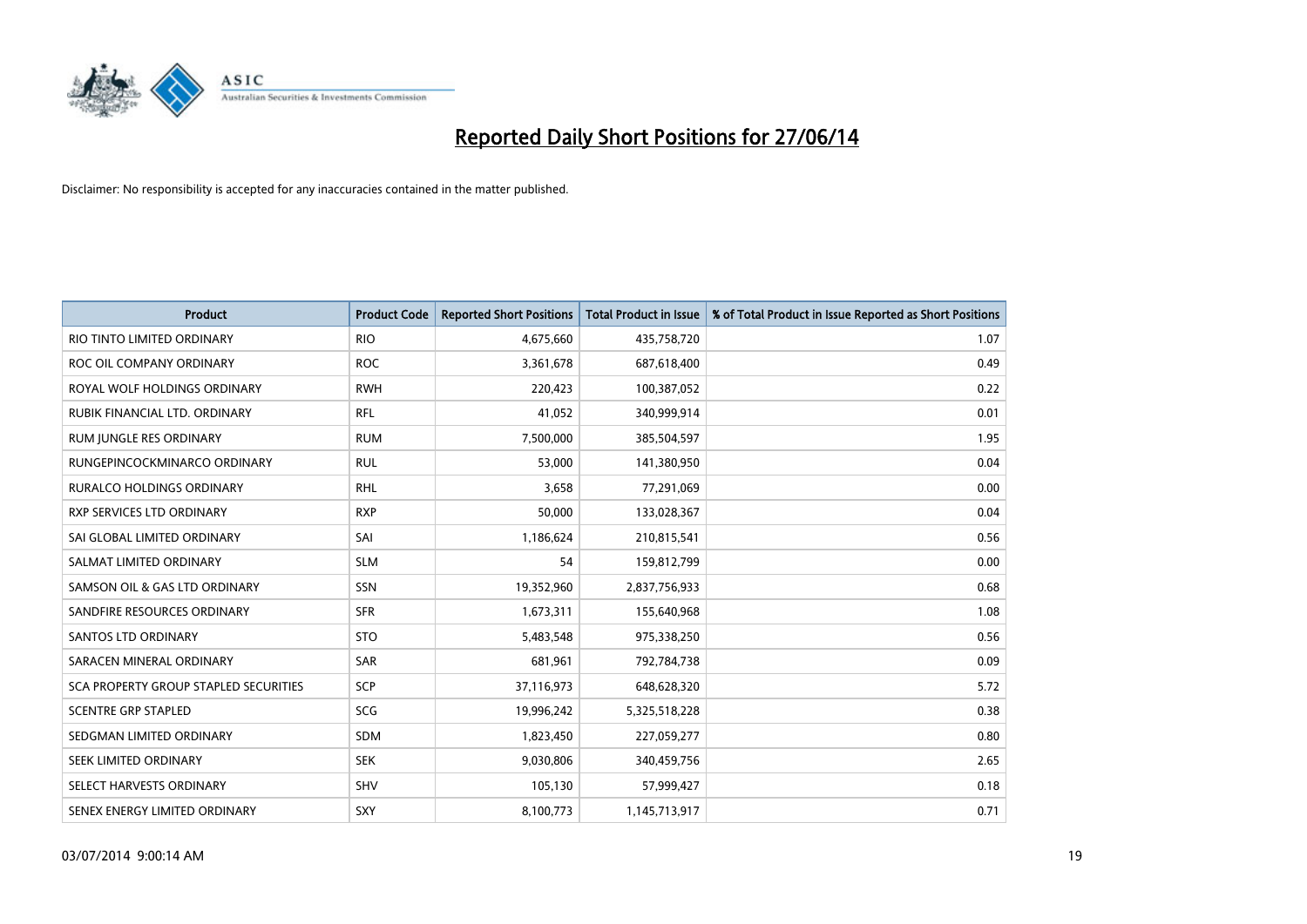

| <b>Product</b>                           | <b>Product Code</b> | <b>Reported Short Positions</b> | <b>Total Product in Issue</b> | % of Total Product in Issue Reported as Short Positions |
|------------------------------------------|---------------------|---------------------------------|-------------------------------|---------------------------------------------------------|
| SERVCORP LIMITED ORDINARY                | SRV                 | 8,810                           | 98,432,275                    | 0.01                                                    |
| SERVICE STREAM ORDINARY                  | <b>SSM</b>          | 30                              | 386,389,873                   | 0.00                                                    |
| SEVEN GROUP HOLDINGS ORDINARY            | <b>SVW</b>          | 455,486                         | 303,691,886                   | 0.15                                                    |
| SEVEN WEST MEDIA LTD ORDINARY            | <b>SWM</b>          | 6,248,298                       | 999,160,872                   | 0.63                                                    |
| SEYMOUR WHYTE LTD ORDINARY               | <b>SWL</b>          | 5,245                           | 87,647,595                    | 0.01                                                    |
| SFG AUSTRALIA LTD ORDINARY               | <b>SFW</b>          | 1,128,650                       | 734,531,160                   | 0.15                                                    |
| SG FLEET GROUP LTD ORDINARY              | SGF                 | 738,881                         | 242,691,826                   | 0.30                                                    |
| SIGMA PHARMACEUTICAL ORDINARY            | <b>SIP</b>          | 17,620,060                      | 1,112,511,644                 | 1.58                                                    |
| SILEX SYSTEMS ORDINARY                   | <b>SLX</b>          | 3,680,203                       | 170,367,734                   | 2.16                                                    |
| SILVER CHEF LIMITED ORDINARY             | SIV                 | 92,327                          | 29,333,629                    | 0.31                                                    |
| SILVER LAKE RESOURCE ORDINARY            | <b>SLR</b>          | 17,933,012                      | 503,233,971                   | 3.56                                                    |
| SIMS METAL MGMT LTD ORDINARY             | SGM                 | 12,307,995                      | 204,601,321                   | 6.02                                                    |
| SINGAPORE TELECOMM. CHESS DEPOSITARY INT | <b>SGT</b>          | 12,684,229                      | 138,054,754                   | 9.19                                                    |
| SINO GAS ENERGY ORDINARY                 | <b>SEH</b>          | 2,093,002                       | 1,530,457,040                 | 0.14                                                    |
| SIRIUS RESOURCES NL ORDINARY             | <b>SIR</b>          | 12,051,412                      | 262,044,586                   | 4.60                                                    |
| SIRTEX MEDICAL ORDINARY                  | <b>SRX</b>          | 110,968                         | 56,108,439                    | 0.20                                                    |
| SKILLED GROUP LTD ORDINARY               | <b>SKE</b>          | 1,946,638                       | 235,254,496                   | 0.83                                                    |
| SKY NETWORK ORDINARY                     | <b>SKT</b>          | 197,912                         | 389,139,785                   | 0.05                                                    |
| SKYCITY ENT GRP LTD ORDINARY             | <b>SKC</b>          | 4,502,389                       | 582,088,094                   | 0.77                                                    |
| <b>SLATER &amp; GORDON ORDINARY</b>      | SGH                 | 7,403,495                       | 204,338,625                   | 3.62                                                    |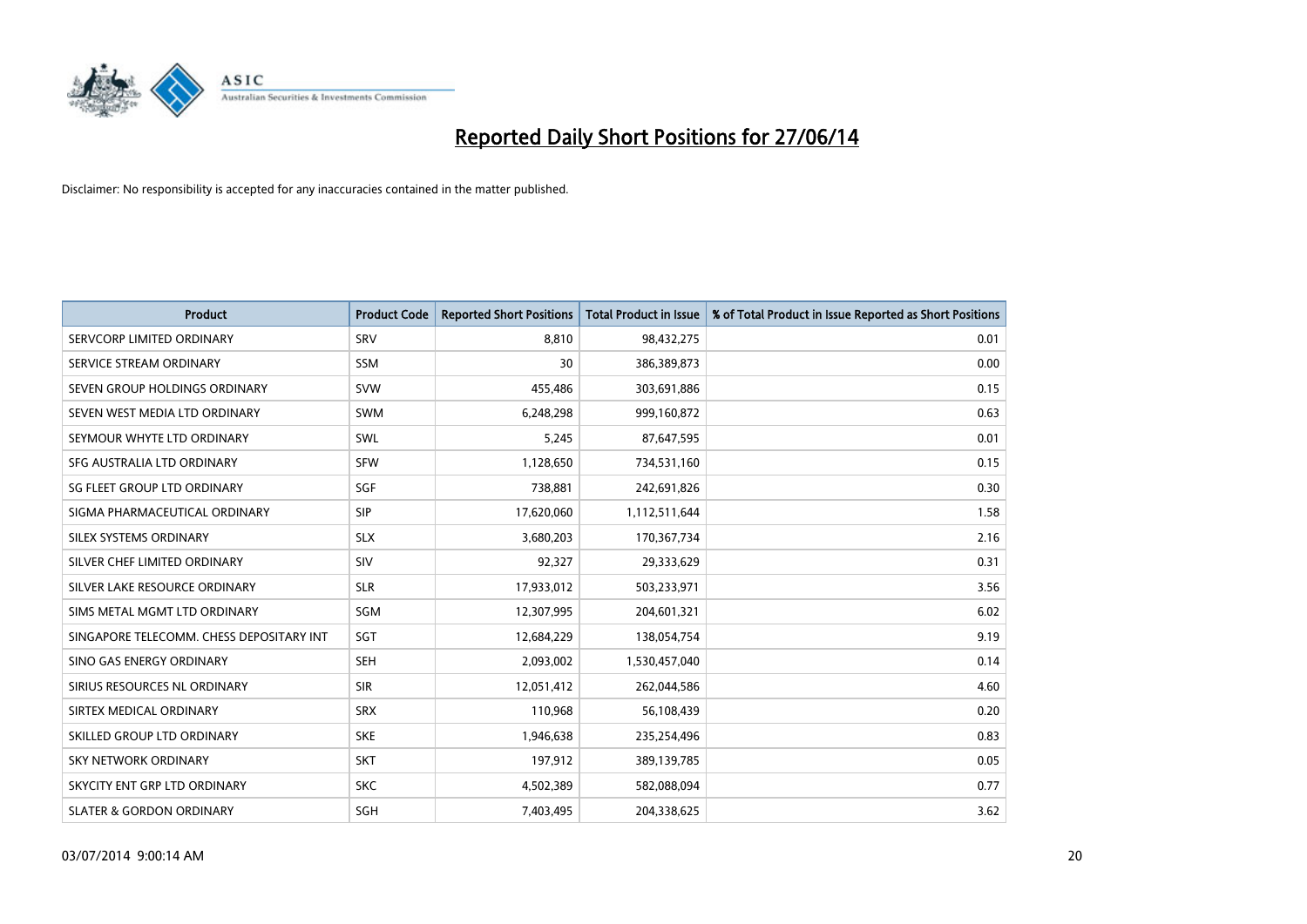

| <b>Product</b>                           | <b>Product Code</b> | <b>Reported Short Positions</b> | <b>Total Product in Issue</b> | % of Total Product in Issue Reported as Short Positions |
|------------------------------------------|---------------------|---------------------------------|-------------------------------|---------------------------------------------------------|
| SMS MANAGEMENT, ORDINARY                 | <b>SMX</b>          | 3,274,165                       | 70,099,763                    | 4.67                                                    |
| SONIC HEALTHCARE ORDINARY                | <b>SHL</b>          | 2,988,178                       | 400,811,556                   | 0.75                                                    |
| SOUL PATTINSON (W.H) ORDINARY            | SOL                 | 5,420                           | 239,395,320                   | 0.00                                                    |
| SP AUSNET STAPLED SECURITIES             | SPN                 | 38,805,215                      | 3,386,607,080                 | 1.15                                                    |
| SPARK INFRASTRUCTURE STAPLED US PROHIBT. | SKI                 | 17,930,108                      | 1,440,370,628                 | 1.24                                                    |
| SPECIALTY FASHION ORDINARY               | SFH                 | 2,229                           | 192,236,121                   | 0.00                                                    |
| SPOTLESS GRP HLD LTD ORDINARY            | SPO                 | 16,700,328                      | 1,098,290,178                 | 1.52                                                    |
| ST BARBARA LIMITED ORDINARY              | SBM                 | 13,015,673                      | 488,074,077                   | 2.67                                                    |
| STARPHARMA HOLDINGS ORDINARY             | <b>SPL</b>          | 14,192,839                      | 285,109,680                   | 4.98                                                    |
| STEADFAST GROUP LTD ORDINARY             | <b>SDF</b>          | 2,995,551                       | 501,638,307                   | 0.60                                                    |
| STH CRS ELECT ENGNR ORDINARY             | <b>SXE</b>          | 19,573                          | 161,523,130                   | 0.01                                                    |
| STHN CROSS MEDIA ORDINARY                | SXL                 | 26,284,917                      | 705,246,986                   | 3.73                                                    |
| STOCKLAND UNITS/ORD STAPLED              | SGP                 | 9,267,159                       | 2,326,978,560                 | 0.40                                                    |
| STRAITS RES LTD. ORDINARY                | SRO                 | 28,747                          | 1,217,730,293                 | 0.00                                                    |
| STRIKE ENERGY LTD ORDINARY               | <b>STX</b>          | 3,727                           | 833,330,946                   | 0.00                                                    |
| STW COMMUNICATIONS ORDINARY              | SGN                 | 3,915,764                       | 403,828,512                   | 0.97                                                    |
| SUNCORP GROUP LTD ORDINARY               | <b>SUN</b>          | 11,592,017                      | 1,286,600,980                 | 0.90                                                    |
| SUNDANCE ENERGY ORDINARY                 | <b>SEA</b>          | 10,624,412                      | 548,714,663                   | 1.94                                                    |
| SUNDANCE RESOURCES ORDINARY              | <b>SDL</b>          | 87,882,684                      | 3,082,028,456                 | 2.85                                                    |
| SUNLAND GROUP LTD ORDINARY               | <b>SDG</b>          | 194,867                         | 181,710,087                   | 0.11                                                    |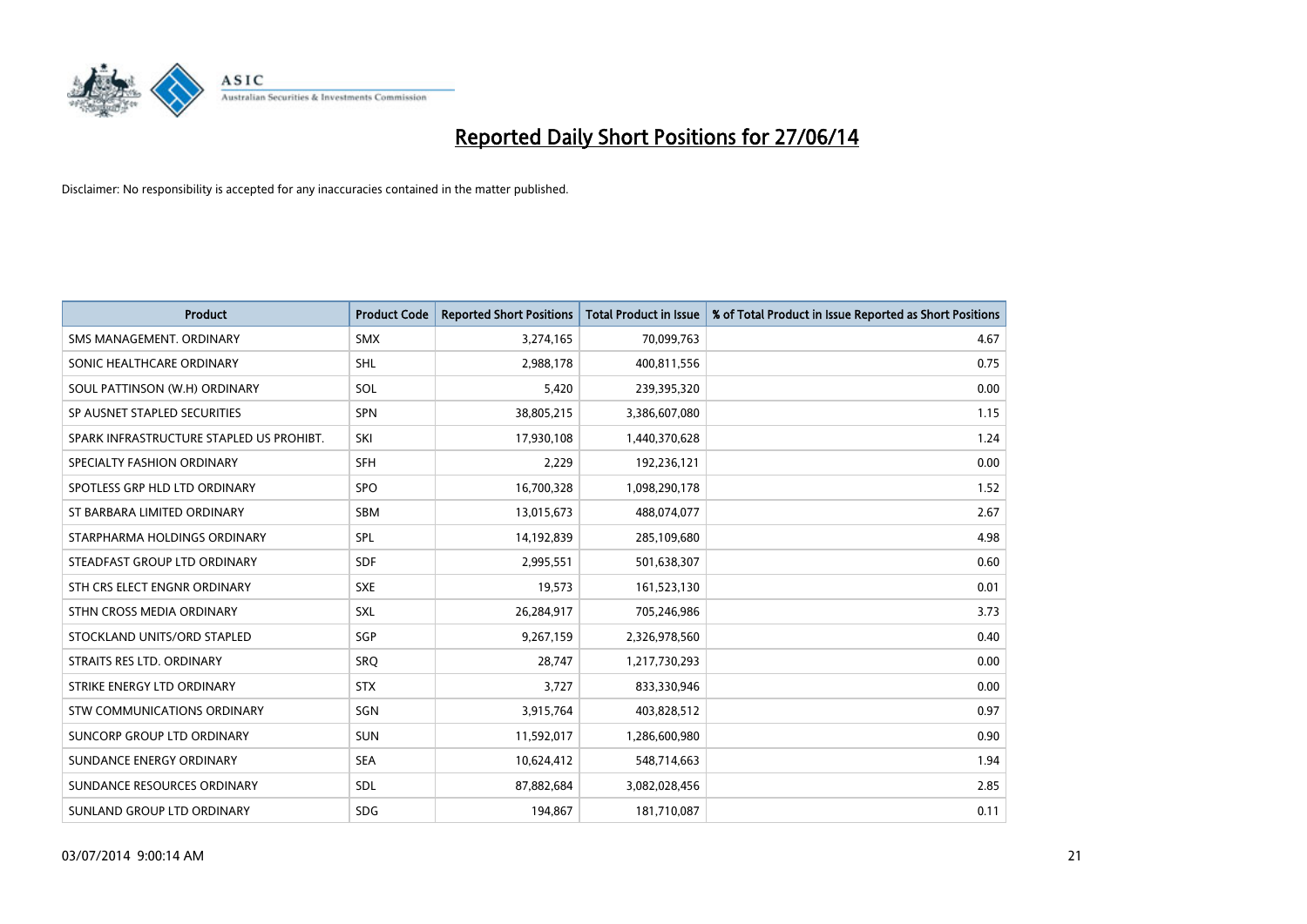

| <b>Product</b>                       | <b>Product Code</b> | <b>Reported Short Positions</b> | <b>Total Product in Issue</b> | % of Total Product in Issue Reported as Short Positions |
|--------------------------------------|---------------------|---------------------------------|-------------------------------|---------------------------------------------------------|
| SUPER RET REP LTD ORDINARY           | <b>SUL</b>          | 3,305,429                       | 196,731,620                   | 1.68                                                    |
| SYD AIRPORT STAPLED US PROHIBIT.     | <b>SYD</b>          | 15,038,228                      | 2,216,216,041                 | 0.68                                                    |
| SYRAH RESOURCES ORDINARY             | <b>SYR</b>          | 5,869,960                       | 162,500,614                   | 3.61                                                    |
| TABCORP HOLDINGS LTD ORDINARY        | <b>TAH</b>          | 14,640,329                      | 762,954,019                   | 1.92                                                    |
| TAP OIL LIMITED ORDINARY             | <b>TAP</b>          | 34,591                          | 242,703,668                   | 0.01                                                    |
| TASSAL GROUP LIMITED ORDINARY        | <b>TGR</b>          | 806,541                         | 146,507,029                   | 0.55                                                    |
| <b>TATTS GROUP LTD ORDINARY</b>      | <b>TTS</b>          | 36,448,127                      | 1,434,447,341                 | 2.54                                                    |
| TECHNOLOGY ONE ORDINARY              | <b>TNE</b>          | 88,638                          | 307,751,455                   | 0.03                                                    |
| TELECOM CORPORATION ORDINARY         | <b>TEL</b>          | 8,186,666                       | 1,828,530,844                 | 0.45                                                    |
| <b>TELSTRA CORPORATION, ORDINARY</b> | <b>TLS</b>          | 22,198,445                      | 12,443,074,357                | 0.18                                                    |
| TEN NETWORK HOLDINGS ORDINARY        | <b>TEN</b>          | 176,238,080                     | 2,630,984,596                 | 6.70                                                    |
| TERANGA GOLD CORP CDI 1:1            | TGZ                 | 1,374                           | 95,839,726                    | 0.00                                                    |
| TFS CORPORATION LTD ORDINARY         | <b>TFC</b>          | 2,452,301                       | 324,157,408                   | 0.76                                                    |
| THE PAS GROUP LTD ORDINARY           | <b>PGR</b>          | 1,163,390                       | 136,690,860                   | 0.85                                                    |
| THE REJECT SHOP ORDINARY             | <b>TRS</b>          | 3,366,632                       | 28,826,248                    | 11.68                                                   |
| THORN GROUP LIMITED ORDINARY         | <b>TGA</b>          | 18,720                          | 149,494,813                   | 0.01                                                    |
| TIGER RESOURCES ORDINARY             | TGS                 | 3,114,090                       | 898,784,227                   | 0.35                                                    |
| TITAN ENERGY SERVICE ORDINARY        | <b>TTN</b>          | 19,204                          | 50,585,915                    | 0.04                                                    |
| TOLL HOLDINGS LTD ORDINARY           | <b>TOL</b>          | 29,419,680                      | 717,133,875                   | 4.10                                                    |
| TOX FREE SOLUTIONS ORDINARY          | <b>TOX</b>          | 3,657,521                       | 133,752,359                   | 2.73                                                    |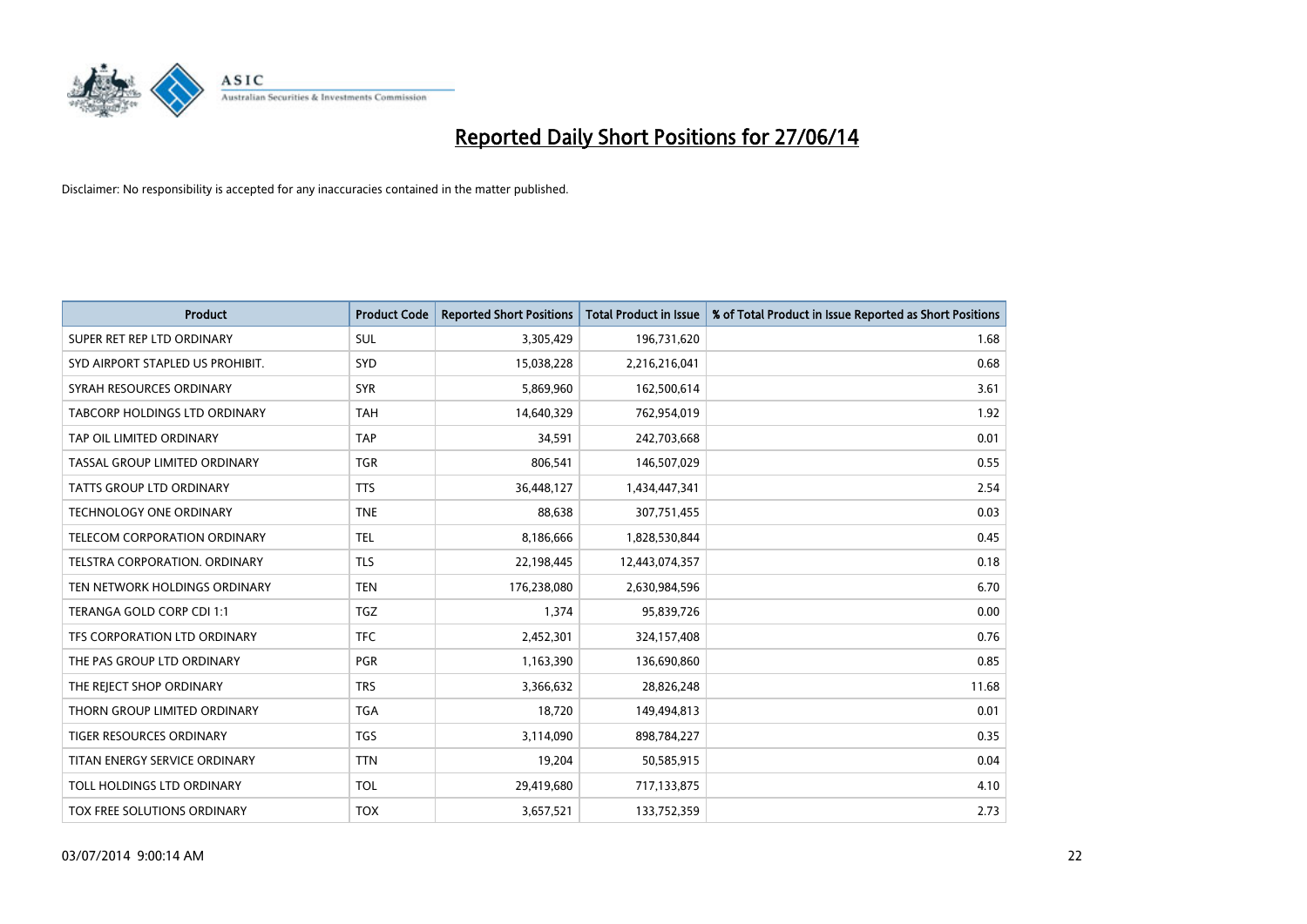

| <b>Product</b>                       | <b>Product Code</b> | <b>Reported Short Positions</b> | <b>Total Product in Issue</b> | % of Total Product in Issue Reported as Short Positions |
|--------------------------------------|---------------------|---------------------------------|-------------------------------|---------------------------------------------------------|
| TPG TELECOM LIMITED ORDINARY         | <b>TPM</b>          | 10,936,208                      | 793,808,141                   | 1.38                                                    |
| TRADE ME GROUP ORDINARY              | <b>TME</b>          | 2,324,480                       | 396,584,956                   | 0.59                                                    |
| <b>TRANSFIELD SERVICES ORDINARY</b>  | <b>TSE</b>          | 33,797,405                      | 512,457,716                   | 6.60                                                    |
| TRANSPACIFIC INDUST. ORDINARY        | <b>TPI</b>          | 5,479,032                       | 1,578,786,704                 | 0.35                                                    |
| TRANSURBAN GROUP TRIPLE STAPLED SEC. | <b>TCL</b>          | 11,397,279                      | 1,896,384,069                 | 0.60                                                    |
| <b>TREASURY GROUP ORDINARY</b>       | <b>TRG</b>          | 28,159                          | 23,070,755                    | 0.12                                                    |
| TREASURY WINE ESTATE ORDINARY        | <b>TWE</b>          | 29,178,010                      | 649,427,560                   | 4.49                                                    |
| TROY RESOURCES LTD ORDINARY          | <b>TRY</b>          | 2,493,486                       | 195,034,997                   | 1.28                                                    |
| UGL LIMITED ORDINARY                 | UGL                 | 18,106,572                      | 166,511,240                   | 10.87                                                   |
| UNILIFE CORPORATION CDI 6:1          | <b>UNS</b>          | 120,000                         | 268,300,092                   | 0.04                                                    |
| URANEX LIMITED ORDINARY              | <b>UNX</b>          | 86,621                          | 257,988,003                   | 0.03                                                    |
| US MASTERS RES FUND ORDINARY UNITS   | <b>URF</b>          | 27                              | 263,972,915                   | 0.00                                                    |
| UXC LIMITED ORDINARY                 | <b>UXC</b>          | 3,436,216                       | 322,477,434                   | 1.07                                                    |
| <b>VEDA GROUP LTD ORDINARY</b>       | <b>VED</b>          | 16,623,844                      | 842,055,406                   | 1.97                                                    |
| <b>VILLAGE ROADSHOW LTD ORDINARY</b> | <b>VRL</b>          | 1,360,756                       | 159,504,142                   | 0.85                                                    |
| <b>VIRGIN AUS HLDG LTD ORDINARY</b>  | VAH                 | 65,030,012                      | 3,514,825,734                 | 1.85                                                    |
| VIRTUS HEALTH LTD ORDINARY           | <b>VRT</b>          | 3,368,133                       | 79,722,678                    | 4.22                                                    |
| VISION EYE INSTITUTE ORDINARY        | <b>VEI</b>          | 35,059                          | 161,017,230                   | 0.02                                                    |
| <b>VOCATION LTD ORDINARY</b>         | <b>VET</b>          | 11,906,655                      | 202,899,894                   | 5.87                                                    |
| <b>VOCUS COMMS LTD ORDINARY</b>      | VOC                 | 219,799                         | 92,934,834                    | 0.24                                                    |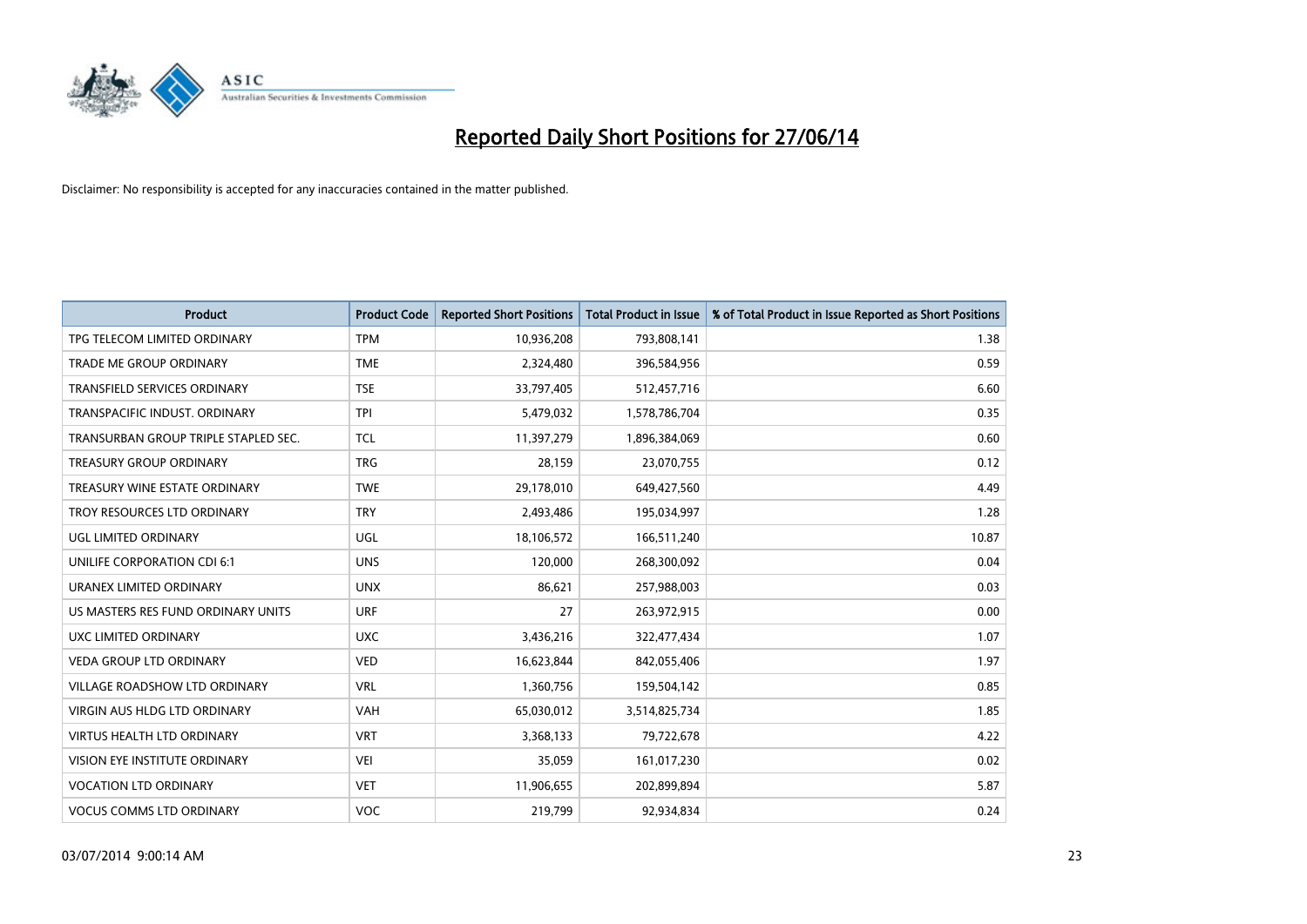

| <b>Product</b>                       | <b>Product Code</b> | <b>Reported Short Positions</b> | <b>Total Product in Issue</b> | % of Total Product in Issue Reported as Short Positions |
|--------------------------------------|---------------------|---------------------------------|-------------------------------|---------------------------------------------------------|
| WARRNAMBOOL CHEESE ORDINARY          | <b>WCB</b>          | 40                              | 56,098,797                    | 0.00                                                    |
| <b>WATPAC LIMITED ORDINARY</b>       | <b>WTP</b>          | 2,615                           | 186,489,922                   | 0.00                                                    |
| <b>WDS LIMITED ORDINARY</b>          | <b>WDS</b>          | 11,879                          | 144,740,614                   | 0.01                                                    |
| WEBIET LIMITED ORDINARY              | <b>WEB</b>          | 1,771,075                       | 79,397,959                    | 2.23                                                    |
| <b>WESFARMERS LIMITED ORDINARY</b>   | <b>WES</b>          | 4,470,474                       | 1,143,274,951                 | 0.39                                                    |
| WESTERN AREAS LTD ORDINARY           | <b>WSA</b>          | 16,820,517                      | 232,310,014                   | 7.24                                                    |
| WESTERN DESERT RES. ORDINARY         | <b>WDR</b>          | 6,005,549                       | 620,049,919                   | 0.97                                                    |
| WESTERN DESERT RES. RIGHTS 31-MAR-14 | <b>WDRR</b>         | 17,835                          | 120,009,662                   | 0.01                                                    |
| <b>WESTFIELD CORP STAPLED</b>        | <b>WFD</b>          | 4,823,424                       | 2,078,089,686                 | 0.23                                                    |
| WESTFIELD GROUP ORD/UNIT STAPLED SEC | <b>WDC</b>          | 2,208,927                       | 2,078,089,686                 | 0.11                                                    |
| WESTFIELD RETAIL TST UNIT STAPLED    | <b>WRT</b>          | 2,117,465                       | 2,979,214,029                 | 0.07                                                    |
| <b>WESTPAC BANKING CORP ORDINARY</b> | <b>WBC</b>          | 21,448,185                      | 3,109,048,309                 | 0.69                                                    |
| WHITE ENERGY COMPANY ORDINARY        | <b>WEC</b>          | 31,950                          | 322,974,494                   | 0.01                                                    |
| WHITEHAVEN COAL ORDINARY             | <b>WHC</b>          | 76,214,839                      | 1,025,760,027                 | 7.43                                                    |
| WINDIMURRA VANADIUM ORDINARY         | <b>WVL</b>          | 20,461                          | 399,284,366                   | 0.01                                                    |
| WOODSIDE PETROLEUM ORDINARY          | <b>WPL</b>          | 5,396,936                       | 823,910,657                   | 0.66                                                    |
| WOOLWORTHS LIMITED ORDINARY          | <b>WOW</b>          | 7,592,873                       | 1,259,814,015                 | 0.60                                                    |
| <b>WORLEYPARSONS LTD ORDINARY</b>    | <b>WOR</b>          | 6,786,313                       | 243,480,720                   | 2.79                                                    |
| WOTIF.COM HOLDINGS ORDINARY          | <b>WTF</b>          | 10,675,699                      | 211,736,244                   | 5.04                                                    |
| <b>XERO LTD ORDINARY</b>             | <b>XRO</b>          | 14,712                          | 127,809,631                   | 0.01                                                    |